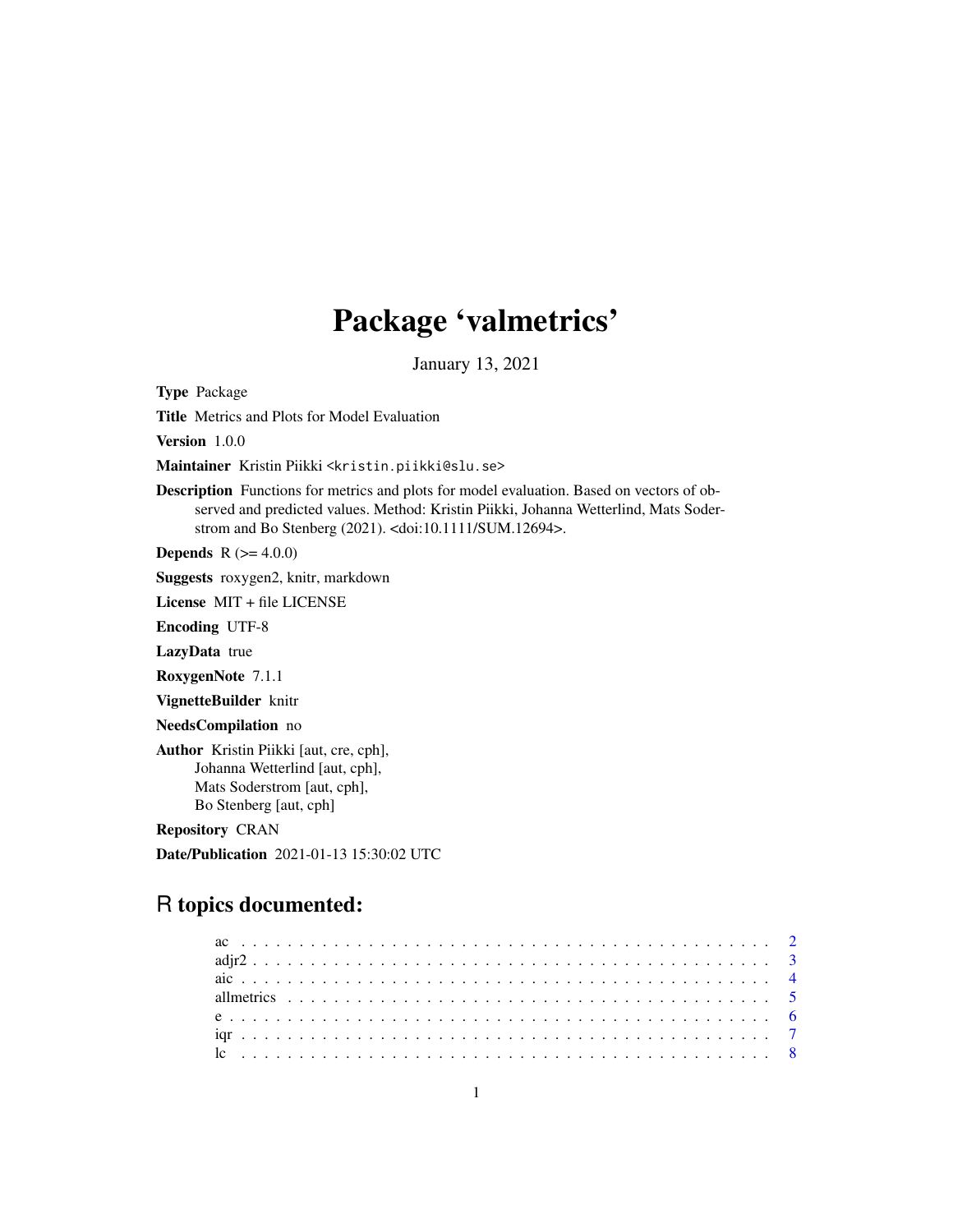|       | ۰. |
|-------|----|
| - - - |    |

<span id="page-1-0"></span>

| lccc | <b>9</b> |
|------|----------|
| mad  | 10       |
| mae  | -11      |
|      | 12       |
|      | 13       |
|      | -14      |
|      | 15       |
|      | 16       |
|      | 17       |
| mse  | 18       |
|      | 19       |
|      | 20       |
|      | 21       |
|      | 22       |
|      | 23       |
| r2   | 23       |
|      | 24       |
|      | 25       |
|      | 26       |
|      | 27       |
|      | 28       |
|      | 29       |
|      | 30       |
|      | 31       |
|      | 31       |
|      | 32       |
|      |          |
|      | 34       |
|      |          |

# **Index**

ac

 $ac$ 

# Description

Calculates the Agreement coefficient (AC) from observed and predicted values.

# **Usage**

 $ac(o, p)$ 

# **Arguments**

| $\Omega$ | A numeric vector. Observed values.  |  |
|----------|-------------------------------------|--|
| p        | A numeric vector. Predicted values. |  |

# **Details**

Interpretation: larger is better.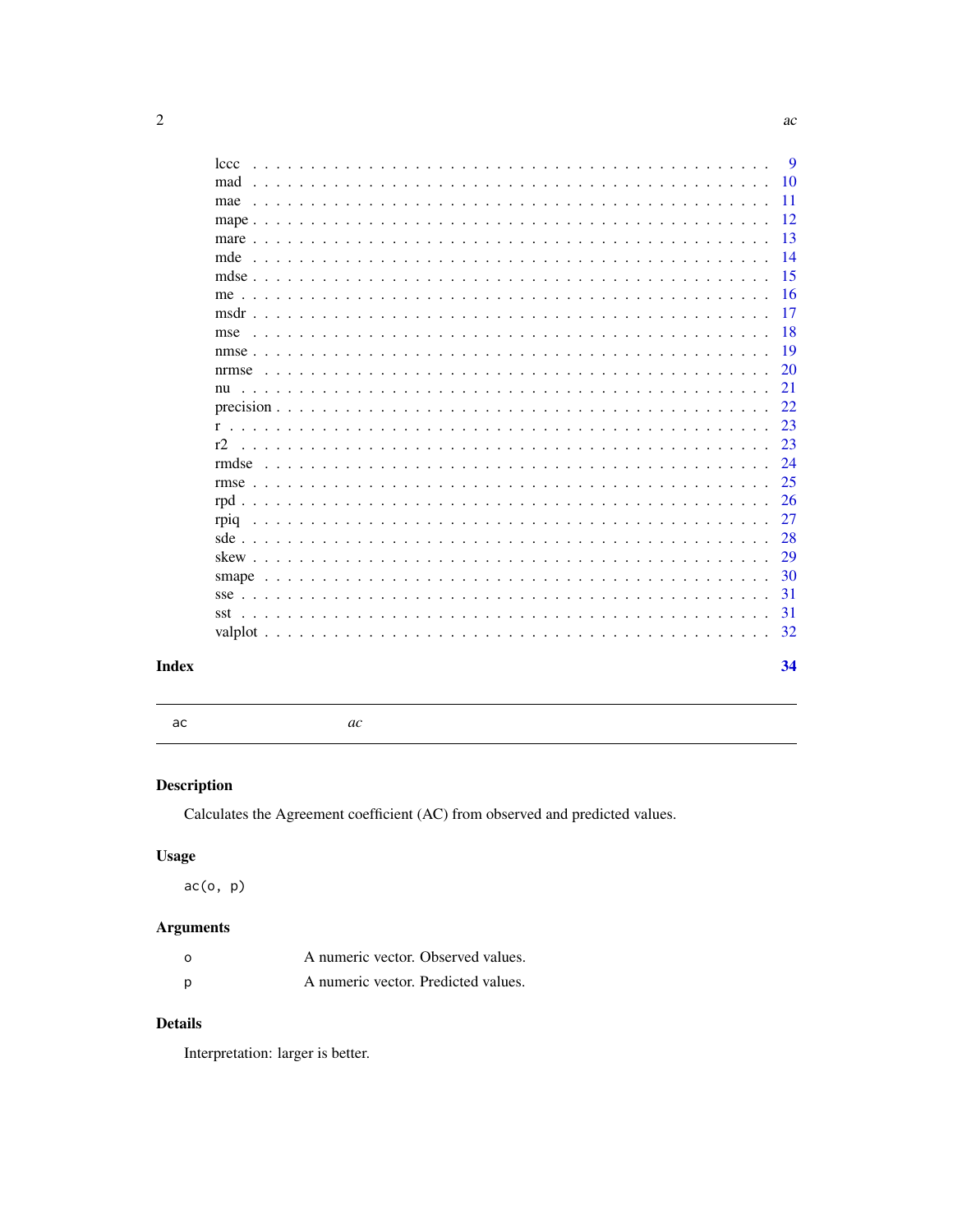<span id="page-2-0"></span> $\frac{adjr}{2}$  3

# Value

Agreement coefficient (AC).

## Author(s)

Kristin Piikki, Johanna Wetterlind, Mats Soderstrom and Bo Stenberg, E-mail: <kristin.piikki@slu.se>

#### References

Piikki K., Wetterlind J., Soderstrom M., Stenberg B. (2021). Perspectives on validation in digital soil mapping of continuous attributes. A review. Soil Use and Management. doi: [10.1111/](https://doi.org/10.1111/sum.12694) [sum.12694](https://doi.org/10.1111/sum.12694)

Willmott, C. J. (1984). On the evaluation of model performance in physical geography. In Spatial statistics and models. Springer, Dordrecht, Netherlands.

## Examples

obs<-c(1:10) pred<-c(1, 1 ,3, 2, 4, 5, 6, 8, 7, 10) ac(o=obs, p=pred)

adjr2 *adjr2*

#### Description

Calculates the Adjusted R2 (adjr2) from observed values, predicted values and the number of model parameters.

#### Usage

adjr2(o, p, k)

#### Arguments

| O. | A numeric vector. Observed values.                                        |
|----|---------------------------------------------------------------------------|
|    | A numeric vector. Predicted values.                                       |
| k  | A number. The number of parameters in the model. Note that k includes the |
|    | intercept, so for example, k is 2 for a linear regression model.          |

## Details

Interpretation: larger is better. Adjusted R2 (adjr2) punishes complexity of models; a larger number of parameters (k) means a smaller adjr2 value.

## Value

Adjusted R2 (adjr2)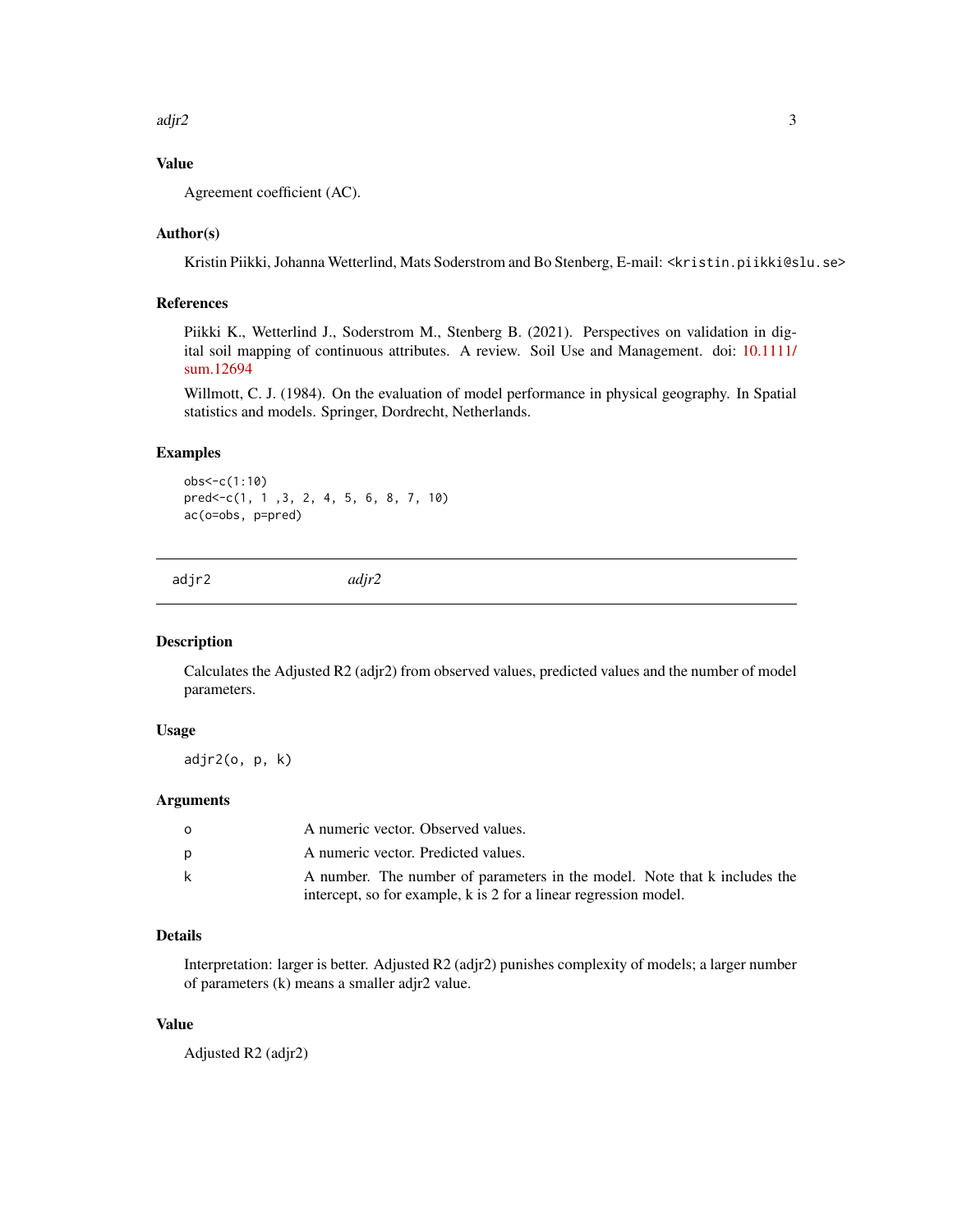#### <span id="page-3-0"></span>Author(s)

Kristin Piikki, Johanna Wetterlind, Mats Soderstrom and Bo Stenberg, E-mail: <kristin.piikki@slu.se>

#### References

Piikki K., Wetterlind J., Soderstrom M., Stenberg B. (2021). Perspectives on validation in digital soil mapping of continuous attributes. A review. Soil Use and Management. doi: [10.1111/](https://doi.org/10.1111/sum.12694) [sum.12694](https://doi.org/10.1111/sum.12694)

#### Examples

```
obs<-c(1:10)
pred<-c(1, 1 ,3, 2, 4, 5, 6, 8, 7, 10)
adjr2(o=obs, p=pred, k=2)
```
aic *aic*

#### Description

Calculates the Akaike information criterion (AIC) from observed values, predicted values, the number of observations and the number of model parameters.

#### Usage

aic(o, p, k)

#### **Arguments**

| O  | A numeric vector. Observed values.                                        |
|----|---------------------------------------------------------------------------|
|    | A numeric vector. Predicted values.                                       |
| k. | A number. The number of parameters in the model. Note that k includes the |
|    | intercept, so for example, k is 2 for a linear regression model.          |

## Details

Interpretation: smaller is better. Akaike information criterion (AIC) punishes complexity of models; a larger number of parameters (k) means a larger AIC value. As it is sensitive to the number of samples, AIC cannot easily be compared between datasets of different sizes.

#### Value

Akaike information criterion (AIC)

#### Author(s)

Kristin Piikki, Johanna Wetterlind, Mats Soderstrom and Bo Stenberg, E-mail: <kristin.piikki@slu.se>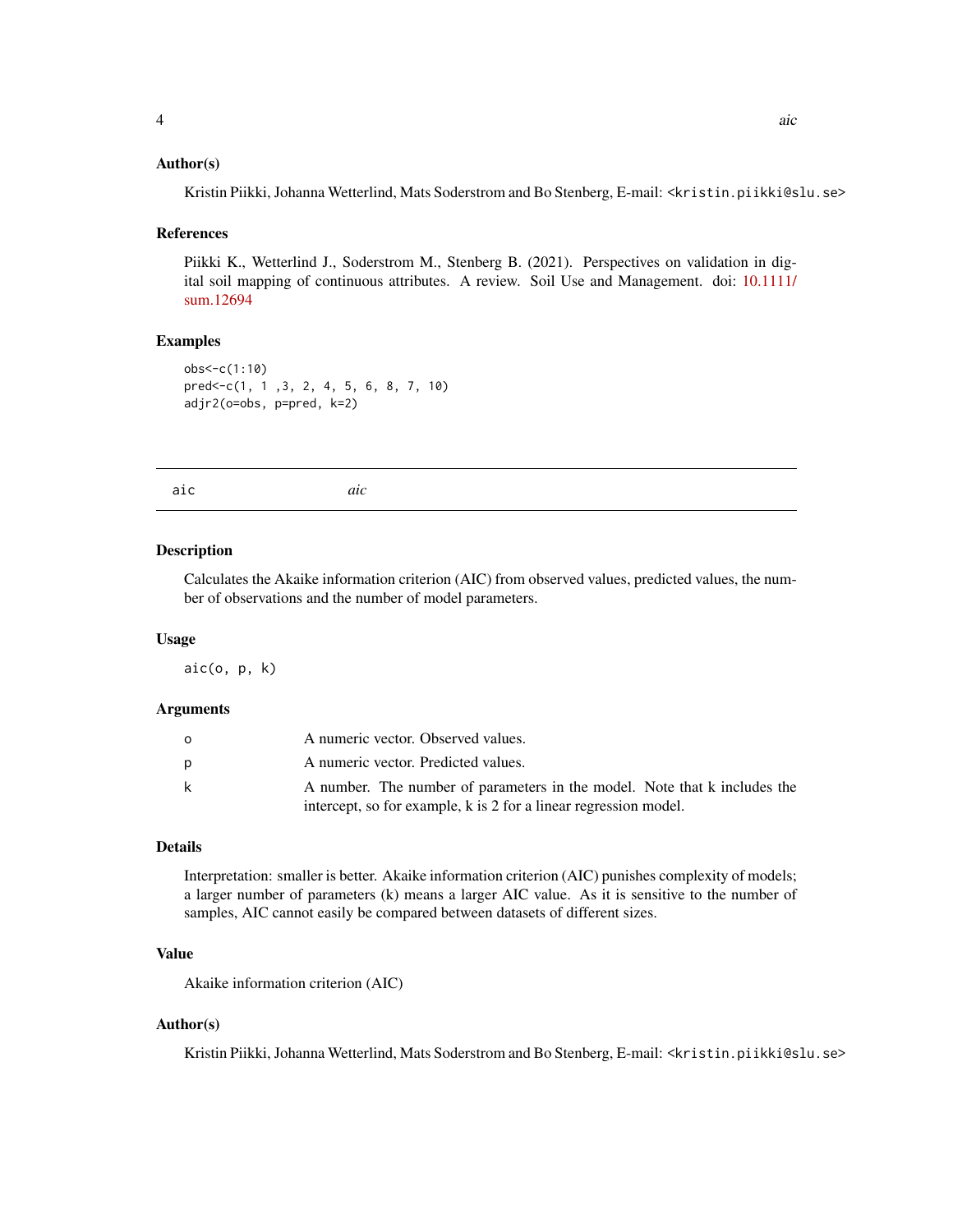#### <span id="page-4-0"></span>allmetrics 5

#### References

Piikki K., Wetterlind J., Soderstrom M., Stenberg B. (2021). Perspectives on validation in digital soil mapping of continuous attributes. A review. Soil Use and Management. doi: [10.1111/](https://doi.org/10.1111/sum.12694) [sum.12694](https://doi.org/10.1111/sum.12694)

#### Examples

obs<-c(1:10) pred<-c(1, 1 ,3, 2, 4, 5, 6, 8, 7, 10) aic(o=obs, p=pred, k=2)

| allmetrics | allmetrics |  |
|------------|------------|--|
|            |            |  |

#### Description

Calculates 31 different validation metrics from observed values and predicted values. For the calculation of some metrics also the number of model parameters are used.

#### Usage

allmetrics(o, p, k)

#### Arguments

| <sup>o</sup> | A numeric vector. Observed values.                                        |
|--------------|---------------------------------------------------------------------------|
| D            | A numeric vector. Predicted values.                                       |
| k            | A number. The number of parameters in the model. Note that k includes the |
|              | intercept, so for example, k is 2 for a linear regression model.          |

#### Details

See respective functions.

## Value

A data.frame with all validation metrics for which functions are defined in this package.

#### Author(s)

Kristin Piikki, Johanna Wetterlind, Mats Soderstrom and Bo Stenberg, E-mail: <kristin.piikki@slu.se>

## References

Piikki K., Wetterlind J., Soderstrom M., Stenberg B. (2021). Perspectives on validation in digital soil mapping of continuous attributes. A review. Soil Use and Management. doi: [10.1111/](https://doi.org/10.1111/sum.12694) [sum.12694](https://doi.org/10.1111/sum.12694)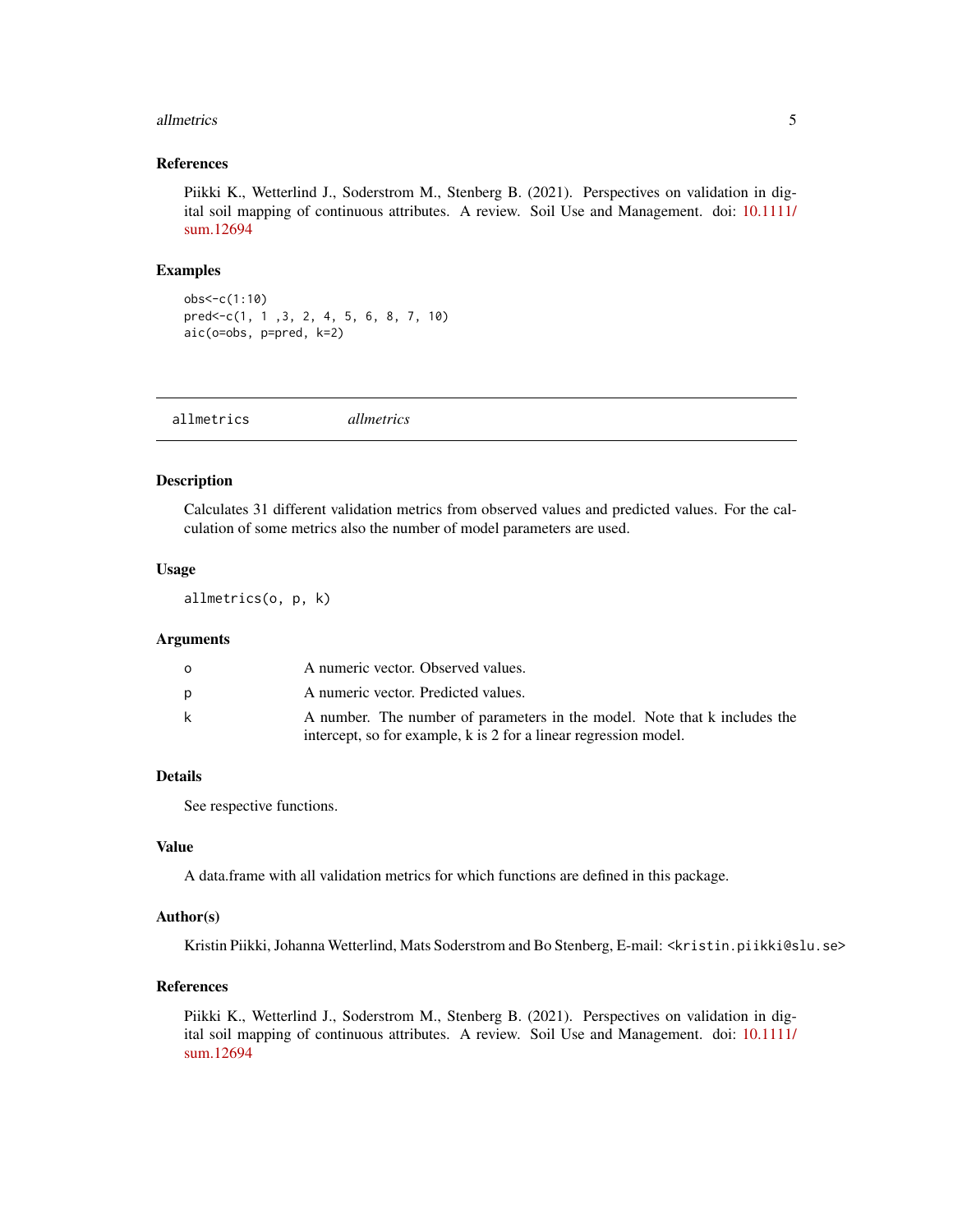#### <span id="page-5-0"></span>Examples

```
obs<-c(1:10)
pred<-c(1, 1 ,3, 2, 4, 5, 6, 8, 7, 10)
allmetrics(o=obs, p=pred, k=2)
```
e *e*

#### **Description**

Calculates the Nash-Sutcliffe modelling efficiency (E) from observed and predicted values.

#### Usage

e(o, p)

#### Arguments

| $\Omega$ | A numeric vector. Observed values.  |  |
|----------|-------------------------------------|--|
| p        | A numeric vector. Predicted values. |  |

#### Details

Interpretation: a value of 1 means that all predicted values are equal to the observed values. A value of 0 means that the predictions explain as much of the variation in the observed values as the mean of the observed values does. A negative value means that the predictions are less accurate the mean of the observed values.

## Value

Nash-Sutcliffe modelling efficiency (E).

#### Author(s)

Kristin Piikki, Johanna Wetterlind, Mats Soderstrom and Bo Stenberg, E-mail: <kristin.piikki@slu.se>

#### References

Nash, J. E., & Sutcliffe, J. V. (1970). River flow forecasting through conceptual models part I. A discussion of principles. Journal of hydrology, 10(3), 282-290.

Piikki K., Wetterlind J., Soderstrom M., Stenberg B. (2021). Perspectives on validation in digital soil mapping of continuous attributes. A review. Soil Use and Management. doi: [10.1111/](https://doi.org/10.1111/sum.12694) [sum.12694](https://doi.org/10.1111/sum.12694)

Wilks D. S. (2011) Statistical Methods in the Atmospheric Sciences, Academic Press, Oxford, UK.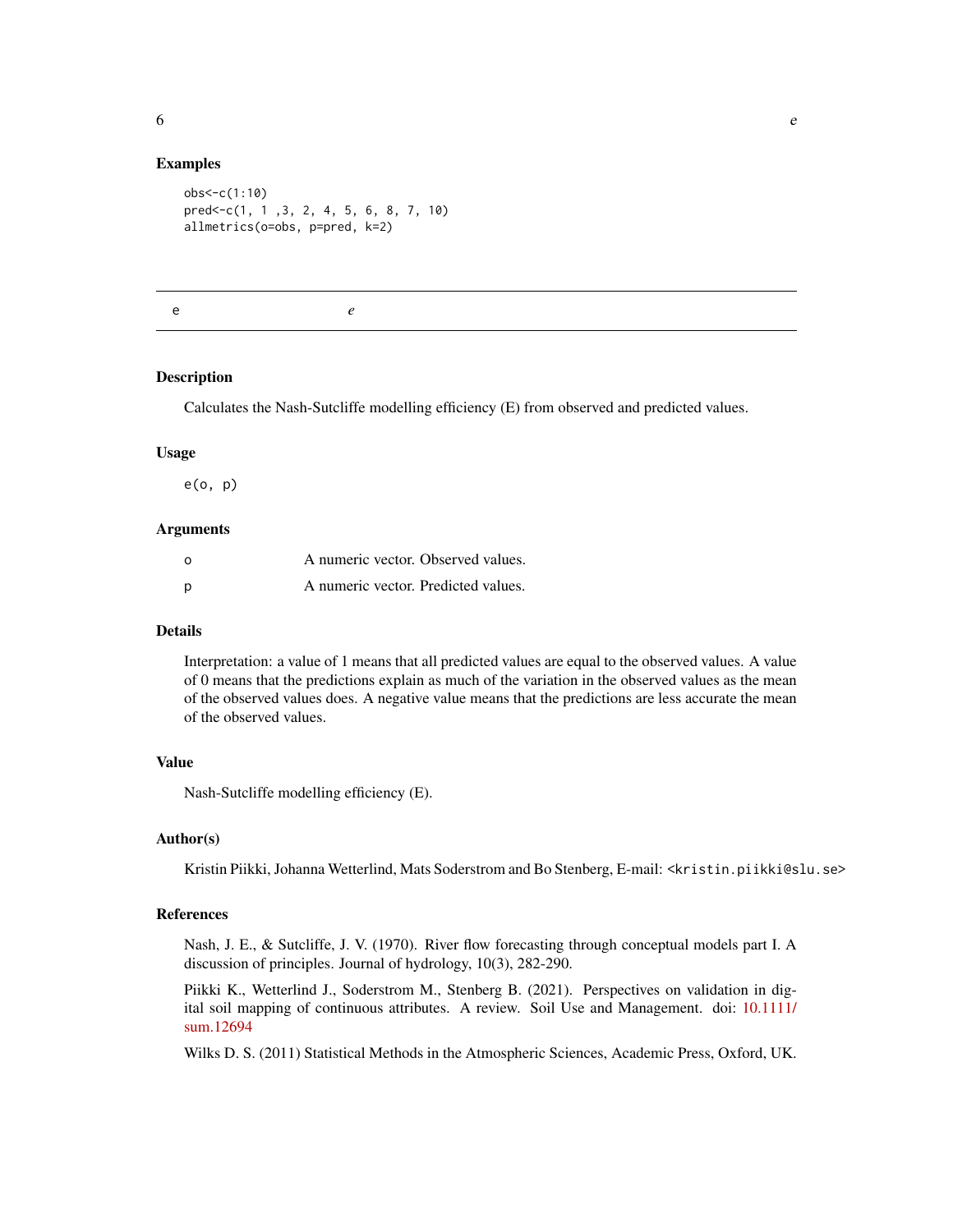<span id="page-6-0"></span>iqr 7

#### Examples

```
obs<-c(1:10)
pred<-c(1, 1 ,3, 2, 4, 5, 6, 8, 7, 10)
e(o=obs, p=pred)
```
iqr *iqr*

# Description

Calculates the Inter-quartile range (IQR) from a vector of observed values.

## Usage

iqr(o)

## Arguments

o A numeric vector. Observed values.

# Details

The inter-quartile range (IQR) is the difference between the 75-percentile and the 25-percentile of the observed values.

# Value

Inter-quartile range (IQR).

## Author(s)

Kristin Piikki, Johanna Wetterlind, Mats Soderstrom and Bo Stenberg, E-mail: <kristin.piikki@slu.se>

#### Examples

obs<-c(1:10) iqr(o=obs)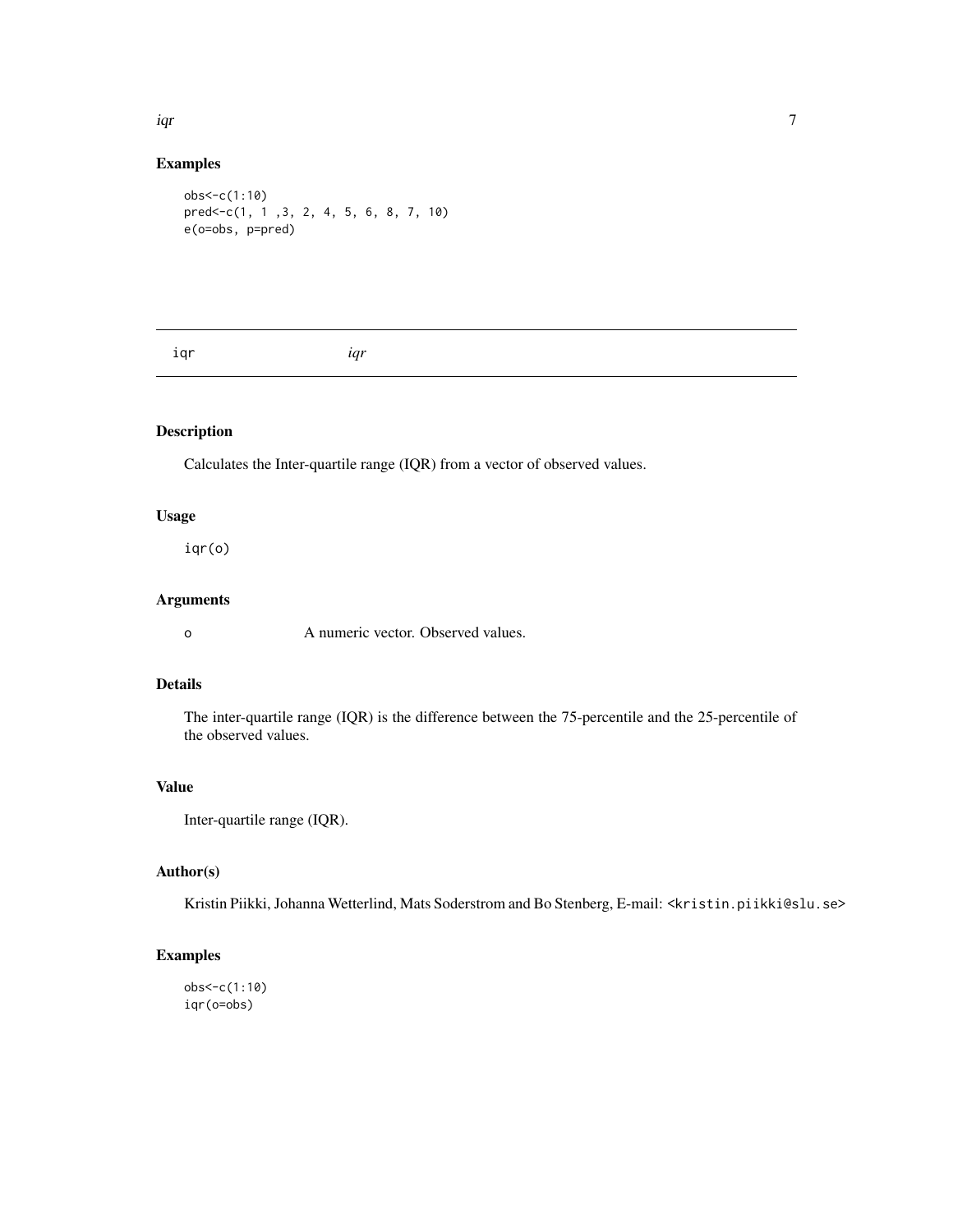<span id="page-7-0"></span>lc *lc*

# Description

Calculates the Lack of correlation (LC) from observed and predicted values.

# Usage

 $lc(o, p)$ 

## **Arguments**

| $\Omega$ | A numeric vector. Observed values.  |  |
|----------|-------------------------------------|--|
| D        | A numeric vector. Predicted values. |  |

# Details

Interpretation: smaller is better.

#### Value

Lack of correlation (LC)

## Author(s)

Kristin Piikki, Johanna Wetterlind, Mats Soderstrom and Bo Stenberg, E-mail: <kristin.piikki@slu.se>

#### References

Gauch H. G., Hwang J. G., & Fick G. W. 2003. Model evaluation by comparison of model based predictions and measured values. Agronomy Journal, 95(6), 1442-1446.

Piikki K., Wetterlind J., Soderstrom M., Stenberg B. (2021). Perspectives on validation in digital soil mapping of continuous attributes. A review. Soil Use and Management. doi: [10.1111/](https://doi.org/10.1111/sum.12694) [sum.12694](https://doi.org/10.1111/sum.12694)

```
obs<-c(1:10)
pred<-c(1, 1 ,3, 2, 4, 5, 6, 8, 7, 10)
lc(o=obs, p=pred)
```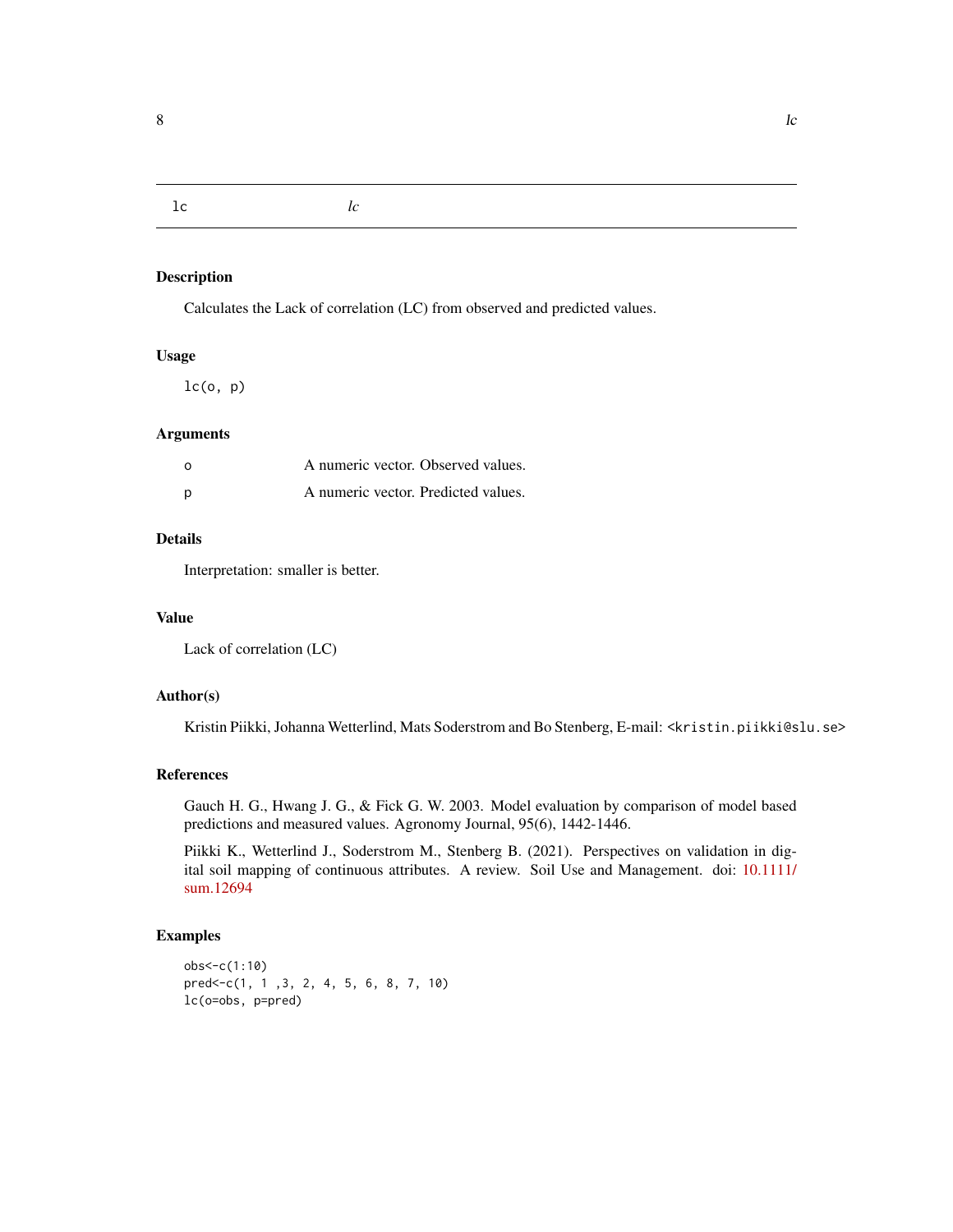<span id="page-8-0"></span>lccc *lccc*

#### Description

Calculates Lin's concordance correlation coefficient (LCCC) from observed and predicted values.

#### Usage

 $lccc(o, p)$ 

#### Arguments

| $\Omega$ | A numeric vector. Observed values.  |  |
|----------|-------------------------------------|--|
| p        | A numeric vector. Predicted values. |  |

## Details

Interpretation: Lin's concordance correlation coefficient (LCCC) can take values between -1 and 1. LCCC-values close to 1 indicate a strong concordance between predicted and observed values, while LCCC-values near -1 indicate a strong discordance. LCCC-values close to 0 indicate no concordance. In a plot of predicted values versus observed values, an LCCC-value of 1 means that the all data points are on the 1.1-line.

#### Value

Lin's concordance correlation coefficient (LCCC).

#### Author(s)

Kristin Piikki, Johanna Wetterlind, Mats Soderstrom and Bo Stenberg, E-mail: <kristin.piikki@slu.se>

#### References

Lawrence, I., & Lin, K. (1989). A concordance correlation coefficient to evaluate reproducibility. Biometrics, 255-268.

Piikki K., Wetterlind J., Soderstrom M., Stenberg B. (2021). Perspectives on validation in digital soil mapping of continuous attributes. A review. Soil Use and Management. doi: [10.1111/](https://doi.org/10.1111/sum.12694) [sum.12694](https://doi.org/10.1111/sum.12694)

```
obs<-c(1:10)
pred<-c(1, 1 ,3, 2, 4, 5, 6, 8, 7, 10)
lccc(o=obs, p=pred)
```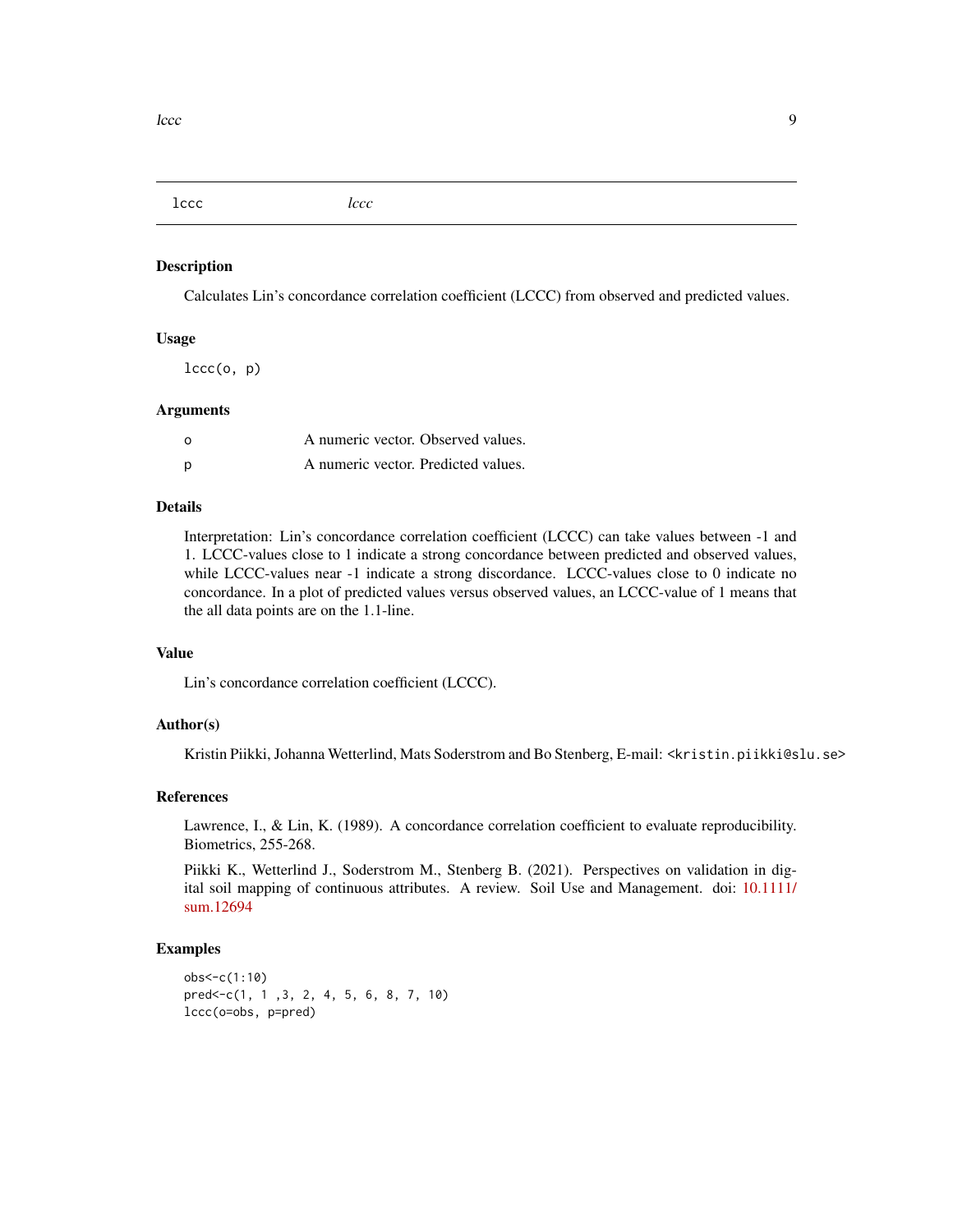<span id="page-9-0"></span>mad *mad*

## Description

Calculates the Median absolute deviation (MAD) from observed and predicted values.

## Usage

mad(o, p)

## Arguments

| - റ | A numeric vector. Observed values.  |  |
|-----|-------------------------------------|--|
|     | A numeric vector. Predicted values. |  |

#### Details

Interpretation: smaller is better.

## Value

Median absolute deviation (MAD)

#### Author(s)

Kristin Piikki, Johanna Wetterlind, Mats Soderstrom and Bo Stenberg, E-mail: <kristin.piikki@slu.se>

#### References

Piikki K., Wetterlind J., Soderstrom M., Stenberg B. (2021). Perspectives on validation in digital soil mapping of continuous attributes. A review. Soil Use and Management. doi: [10.1111/](https://doi.org/10.1111/sum.12694) [sum.12694](https://doi.org/10.1111/sum.12694)

```
obs<-c(1:10)
pred<-c(1, 1 ,3, 2, 4, 5, 6, 8, 7, 10)
mad(o=obs, p=pred)
```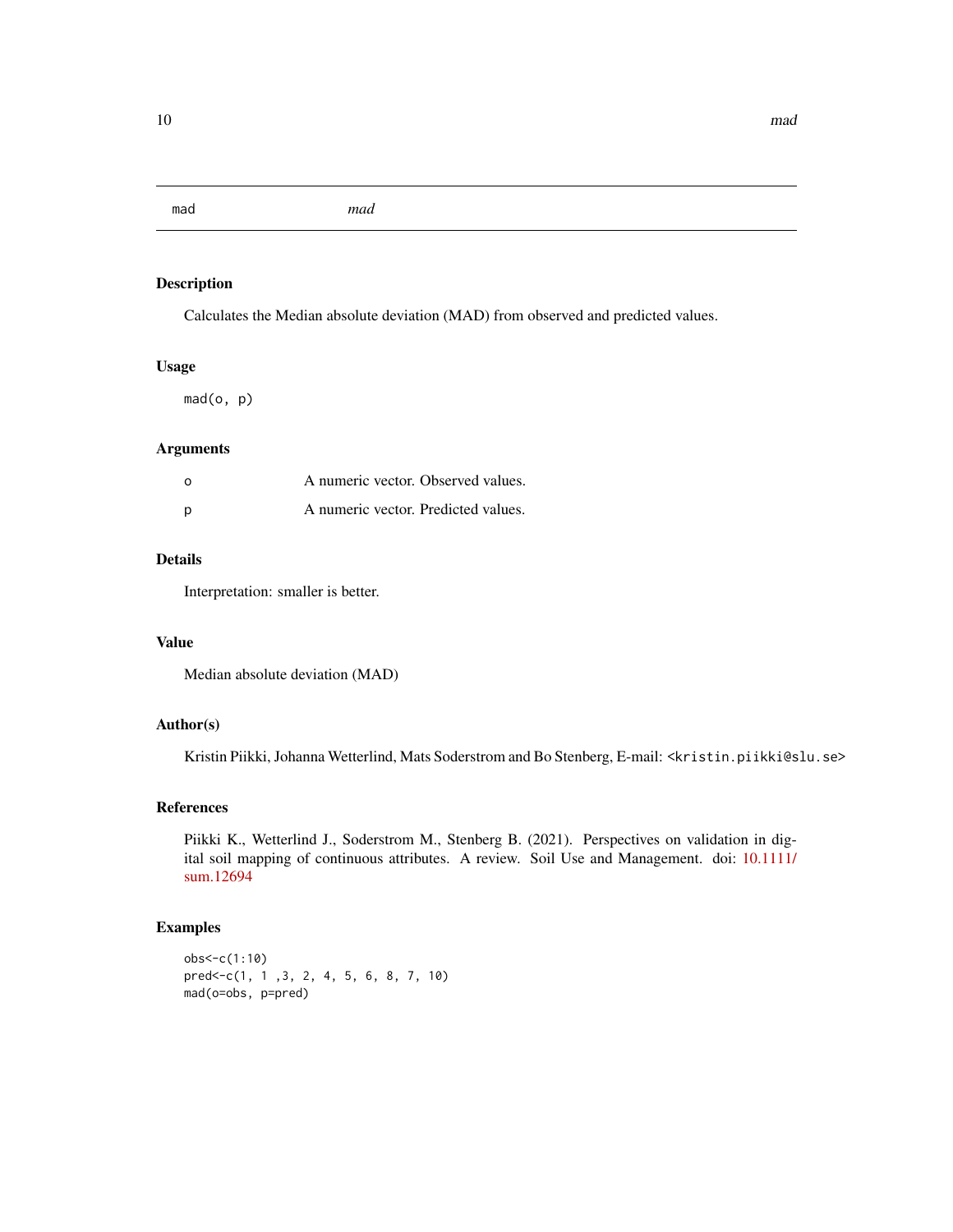<span id="page-10-0"></span>mae *mae*

## Description

Calculates the Mean absolute error (MAE) from observed and predicted values.

#### Usage

mae(o, p)

#### Arguments

| - റ | A numeric vector. Observed values.  |  |
|-----|-------------------------------------|--|
|     | A numeric vector. Predicted values. |  |

# Details

Interpretation: smaller is better. Similar to RMSE but less sensitive to large errors.

#### Value

Mean absolute error (MAE).

# Author(s)

Kristin Piikki, Johanna Wetterlind, Mats Soderstrom and Bo Stenberg, E-mail: <kristin.piikki@slu.se>

#### References

Piikki K., Wetterlind J., Soderstrom M., Stenberg B. (2021). Perspectives on validation in digital soil mapping of continuous attributes. A review. Soil Use and Management. doi: [10.1111/](https://doi.org/10.1111/sum.12694) [sum.12694](https://doi.org/10.1111/sum.12694)

```
obs<-c(1:10)
pred<-c(1, 1 ,3, 2, 4, 5, 6, 8, 7, 10)
mae(o=obs, p=pred)
```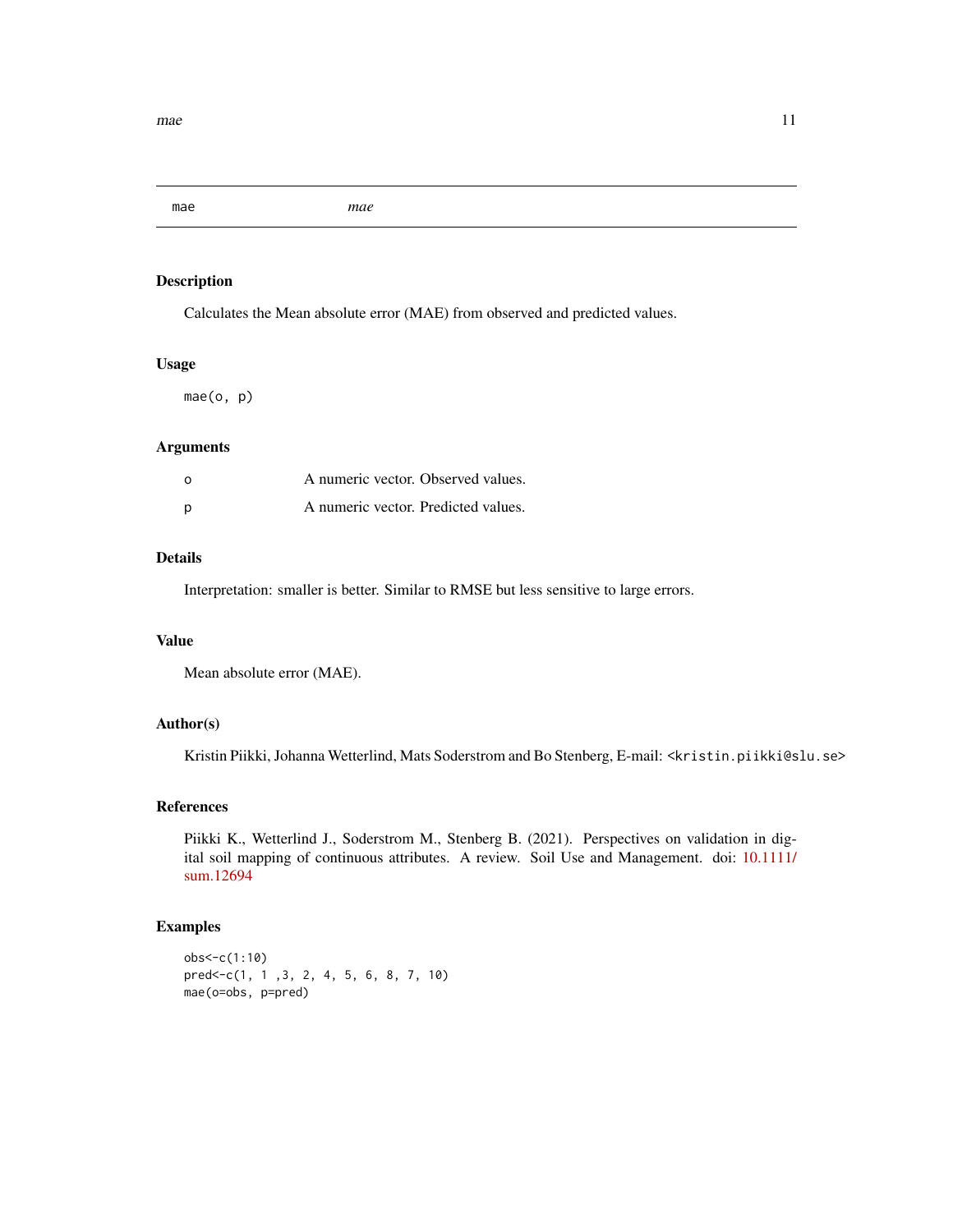<span id="page-11-0"></span>mape *mape*

## Description

Calculates the Mean absolute percentage error (MAPE) from observed and predicted values.

## Usage

mape(o, p)

## Arguments

| - റ | A numeric vector. Observed values.  |  |
|-----|-------------------------------------|--|
|     | A numeric vector. Predicted values. |  |

#### Details

Interpretation: smaller is better.

## Value

Mean absolute percentage error (MAPE)

#### Author(s)

Kristin Piikki, Johanna Wetterlind, Mats Soderstrom and Bo Stenberg, E-mail: <kristin.piikki@slu.se>

## References

Piikki K., Wetterlind J., Soderstrom M., Stenberg B. (2021). Perspectives on validation in digital soil mapping of continuous attributes. A review. Soil Use and Management. doi: [10.1111/](https://doi.org/10.1111/sum.12694) [sum.12694](https://doi.org/10.1111/sum.12694)

```
obs<-c(1:10)
pred<-c(1, 1 ,3, 2, 4, 5, 6, 8, 7, 10)
mape(o=obs, p=pred)
```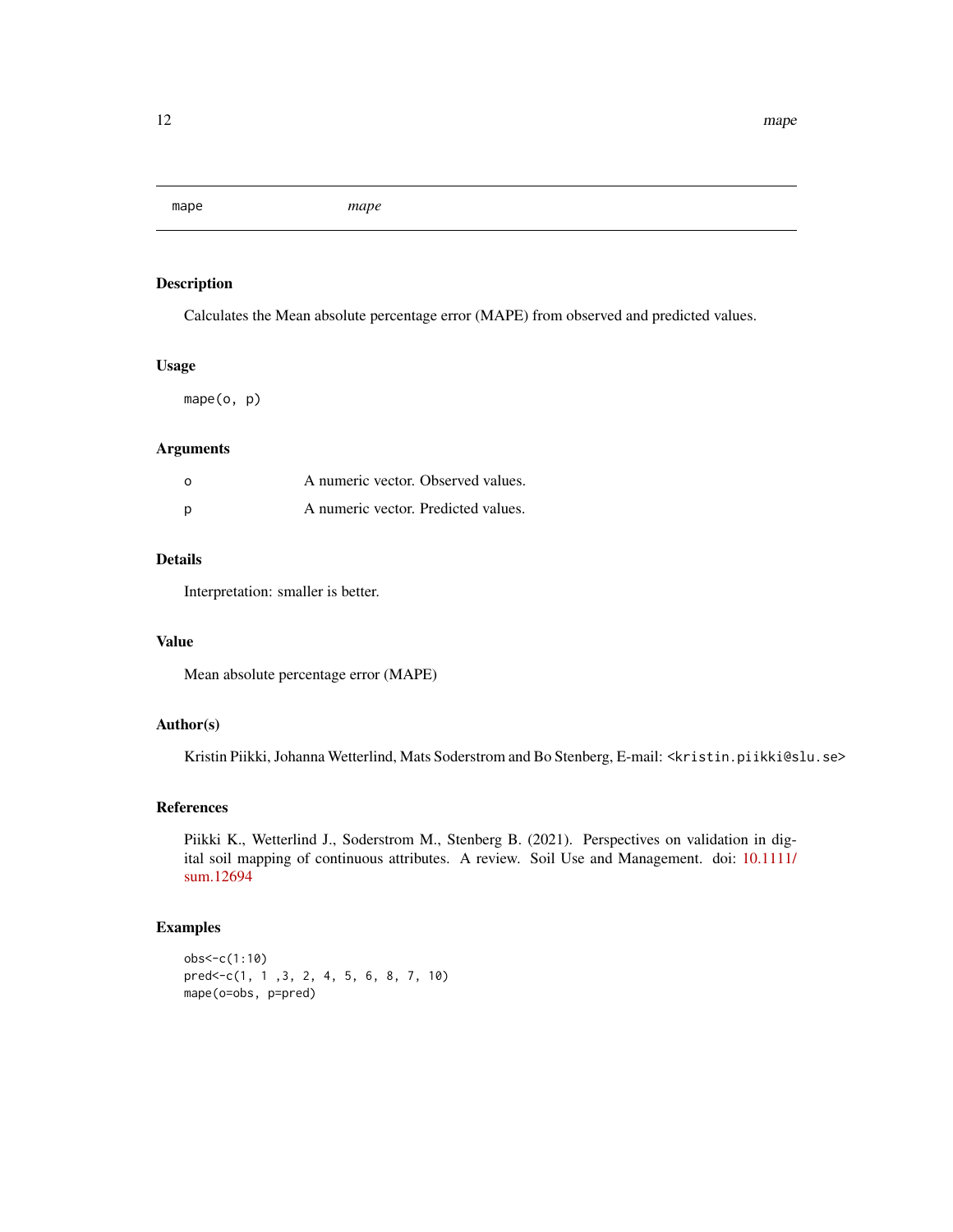<span id="page-12-0"></span>mare *mare*

## Description

Calculates the Median absolute relative error (MARE) from observed and predicted values.

#### Usage

mare(o, p)

#### Arguments

| - റ | A numeric vector. Observed values.  |  |
|-----|-------------------------------------|--|
|     | A numeric vector. Predicted values. |  |

# Details

Interpretation: smaller is better.

#### Value

Median absolute relative error (MARE)

# Author(s)

Kristin Piikki, Johanna Wetterlind, Mats Soderstrom and Bo Stenberg, E-mail: <kristin.piikki@slu.se>

#### References

Piikki K., Wetterlind J., Soderstrom M., Stenberg B. (2021). Perspectives on validation in digital soil mapping of continuous attributes. A review. Soil Use and Management. doi: [10.1111/](https://doi.org/10.1111/sum.12694) [sum.12694](https://doi.org/10.1111/sum.12694)

```
obs<-c(1:10)
pred<-c(1, 1 ,3, 2, 4, 5, 6, 8, 7, 10)
mare(o=obs, p=pred)
```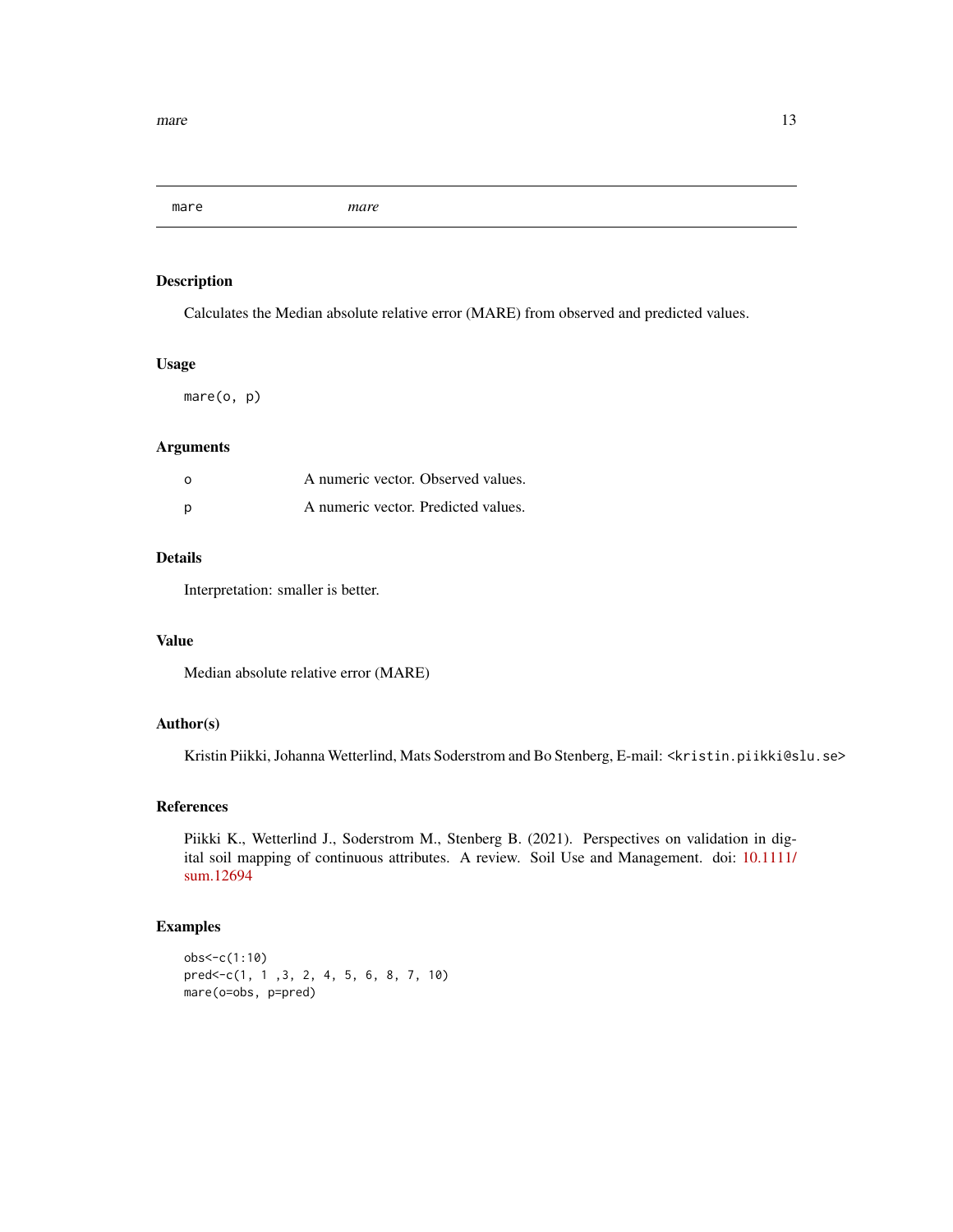<span id="page-13-0"></span>mde *mde*

## Description

Calculates the Median error (MdE) from observed and predicted values.

#### Usage

mde(o, p)

#### Arguments

| $\Omega$ | A numeric vector. Observed values.  |  |
|----------|-------------------------------------|--|
| p        | A numeric vector. Predicted values. |  |

## Details

Interpretation: smaller is better. Similar to mean error (bias) but less sensitive to large errors. Sometimes called bias.

# Value

Median error (MdE)

## Author(s)

Kristin Piikki, Johanna Wetterlind, Mats Soderstrom and Bo Stenberg, E-mail: <kristin.piikki@slu.se>

#### References

Piikki K., Wetterlind J., Soderstrom M., Stenberg B. (2021). Perspectives on validation in digital soil mapping of continuous attributes. A review. Soil Use and Management. doi: [10.1111/](https://doi.org/10.1111/sum.12694) [sum.12694](https://doi.org/10.1111/sum.12694)

```
obs<-c(1:10)
pred<-c(1, 1 ,3, 2, 4, 5, 6, 8, 7, 10)
mde(o=obs, p=pred)
```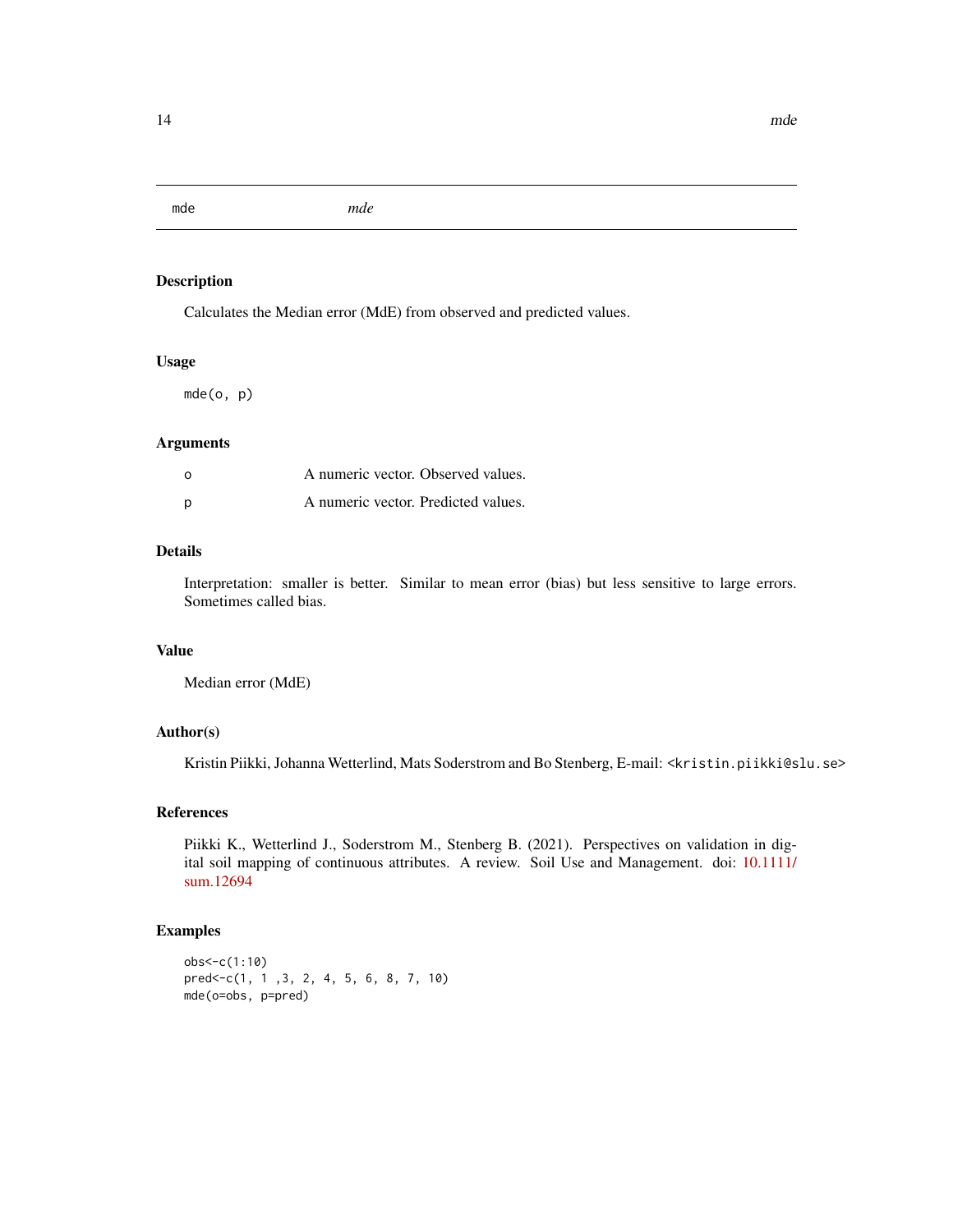<span id="page-14-0"></span>mdse *mdse*

## Description

Calculates the Median squared error (MdSE) from observed and predicted values.

## Usage

mdse(o, p)

## Arguments

| - റ | A numeric vector. Observed values.  |  |
|-----|-------------------------------------|--|
|     | A numeric vector. Predicted values. |  |

## Details

Interpretation: smaller is better.

## Value

Median squared error (MSE).

#### Author(s)

Kristin Piikki, Johanna Wetterlind, Mats Soderstrom and Bo Stenberg, E-mail: <kristin.piikki@slu.se>

#### References

Piikki K., Wetterlind J., Soderstrom M., Stenberg B. (2021). Perspectives on validation in digital soil mapping of continuous attributes. A review. Soil Use and Management. doi: [10.1111/](https://doi.org/10.1111/sum.12694) [sum.12694](https://doi.org/10.1111/sum.12694)

```
obs<-c(1:10)
pred<-c(1, 1 ,3, 2, 4, 5, 6, 8, 7, 10)
mdse(o=obs, p=pred)
```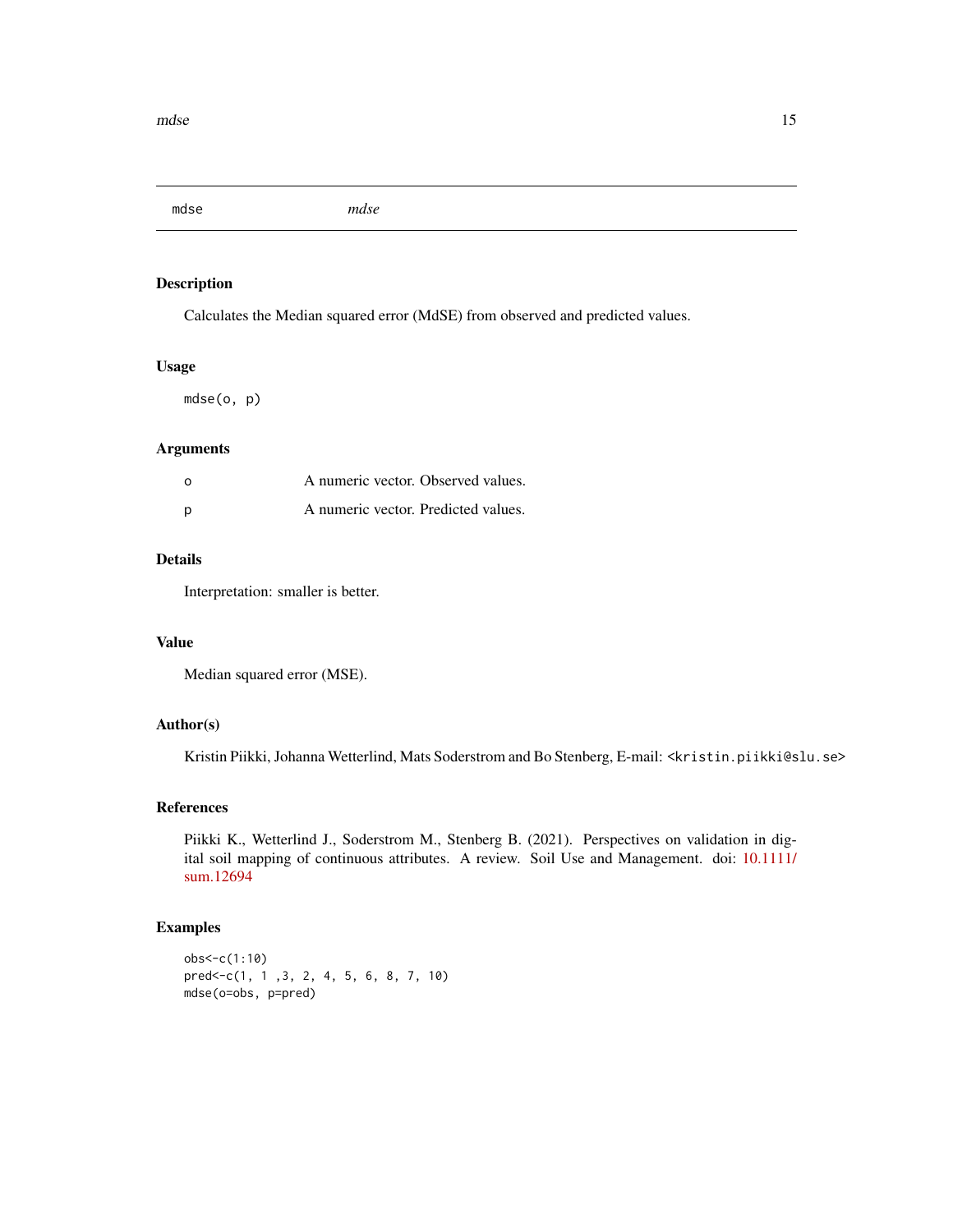#### <span id="page-15-0"></span>me *me*

# Description

Calculates the Mean error (ME) from observed and predicted values.

## Usage

me(o, p)

# Arguments

| - റ | A numeric vector. Observed values.  |  |
|-----|-------------------------------------|--|
| - p | A numeric vector. Predicted values. |  |

# Details

Interpretation: smaller is better. Sometimes called bias.

## Value

Mean error (ME).

# Author(s)

Kristin Piikki, Johanna Wetterlind, Mats Soderstrom and Bo Stenberg, E-mail: <kristin.piikki@slu.se>

## References

Piikki K., Wetterlind J., Soderstrom M., Stenberg B. (2021). Perspectives on validation in digital soil mapping of continuous attributes. A review. Soil Use and Management. doi: [10.1111/](https://doi.org/10.1111/sum.12694) [sum.12694](https://doi.org/10.1111/sum.12694)

```
obs<-c(1:10)
pred<-c(1, 1 ,3, 2, 4, 5, 6, 8, 7, 10)
me(o=obs, p=pred)
```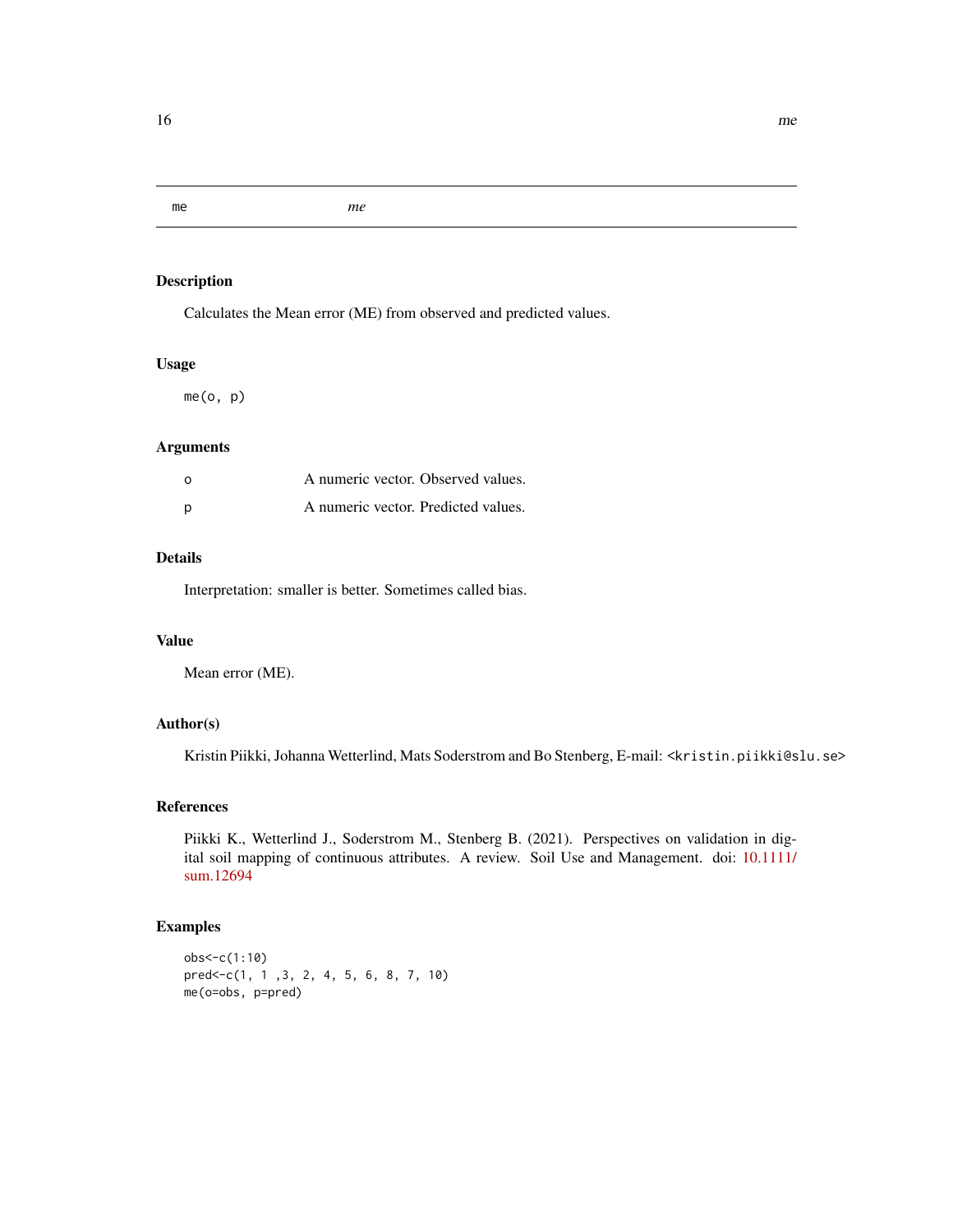<span id="page-16-0"></span>msdr *msdr*

#### Description

Calculates the Mean squared deviation ratio (msdr) from observed and predicted values.

#### Usage

msdr(o, p)

#### Arguments

| - റ | A numeric vector. Observed values.  |  |
|-----|-------------------------------------|--|
| D   | A numeric vector. Predicted values. |  |

## Details

Interpretation: closer to 1 is better. Sometimes called standardised squared predictor error (SSPE) or scaled root mean squared error (SRMSE).

## Value

Mean squared deviation ratio (msdr)

## Author(s)

Kristin Piikki, Johanna Wetterlind, Mats Soderstrom and Bo Stenberg, E-mail: <kristin.piikki@slu.se>

#### References

Piikki K., Wetterlind J., Soderstrom M., Stenberg B. (2021). Perspectives on validation in digital soil mapping of continuous attributes. A review. Soil Use and Management. doi: [10.1111/](https://doi.org/10.1111/sum.12694) [sum.12694](https://doi.org/10.1111/sum.12694)

Voltz, M., & Webster, R. (1990). A comparison of kriging, cubic splines and classification for predicting soil properties from sample information. Journal of soil Science, 41(3), 473-490. (there called: standardized square deviation).

```
obs<-c(1:10)
pred<-c(1, 1 ,3, 2, 4, 5, 6, 8, 7, 10)
msdr(o=obs, p=pred)
```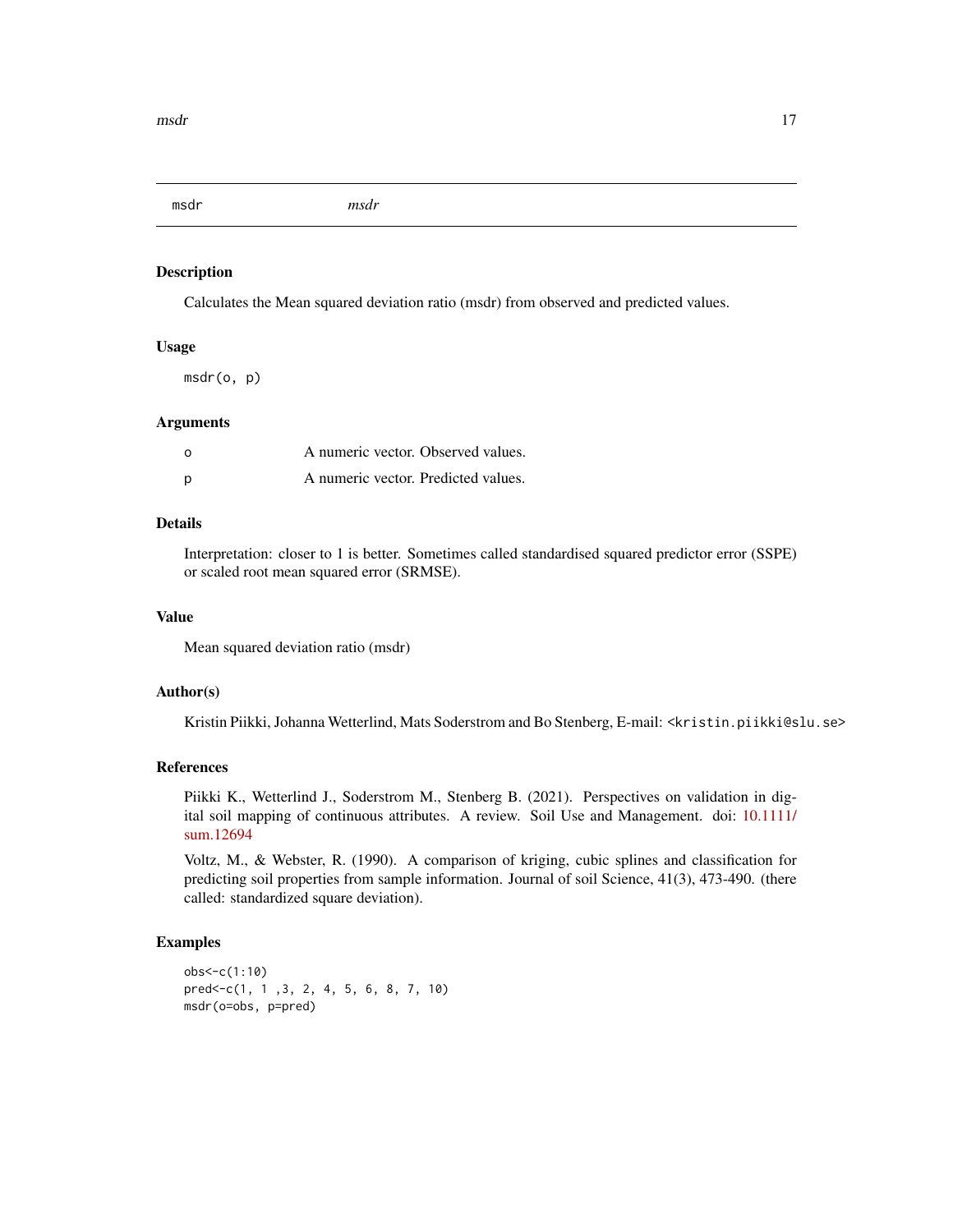<span id="page-17-0"></span>mse *mse*

## Description

Calculates the Mean squared error (MSE) from observed and predicted values.

## Usage

mse(o, p)

#### Arguments

| $\Omega$ | A numeric vector. Observed values.  |  |
|----------|-------------------------------------|--|
| D        | A numeric vector. Predicted values. |  |

## Details

Interpretation: smaller is better. This metric is sometimes called mean squared deviation (MSD or RMSD2).

#### Value

Mean squared error (MSE).

#### Author(s)

Kristin Piikki, Johanna Wetterlind, Mats Soderstrom and Bo Stenberg, E-mail: <kristin.piikki@slu.se>

## References

Piikki K., Wetterlind J., Soderstrom M., Stenberg B. (2021). Perspectives on validation in digital soil mapping of continuous attributes. A review. Soil Use and Management. doi: [10.1111/](https://doi.org/10.1111/sum.12694) [sum.12694](https://doi.org/10.1111/sum.12694)

```
obs<-c(1:10)
pred<-c(1, 1 ,3, 2, 4, 5, 6, 8, 7, 10)
mse(o=obs, p=pred)
```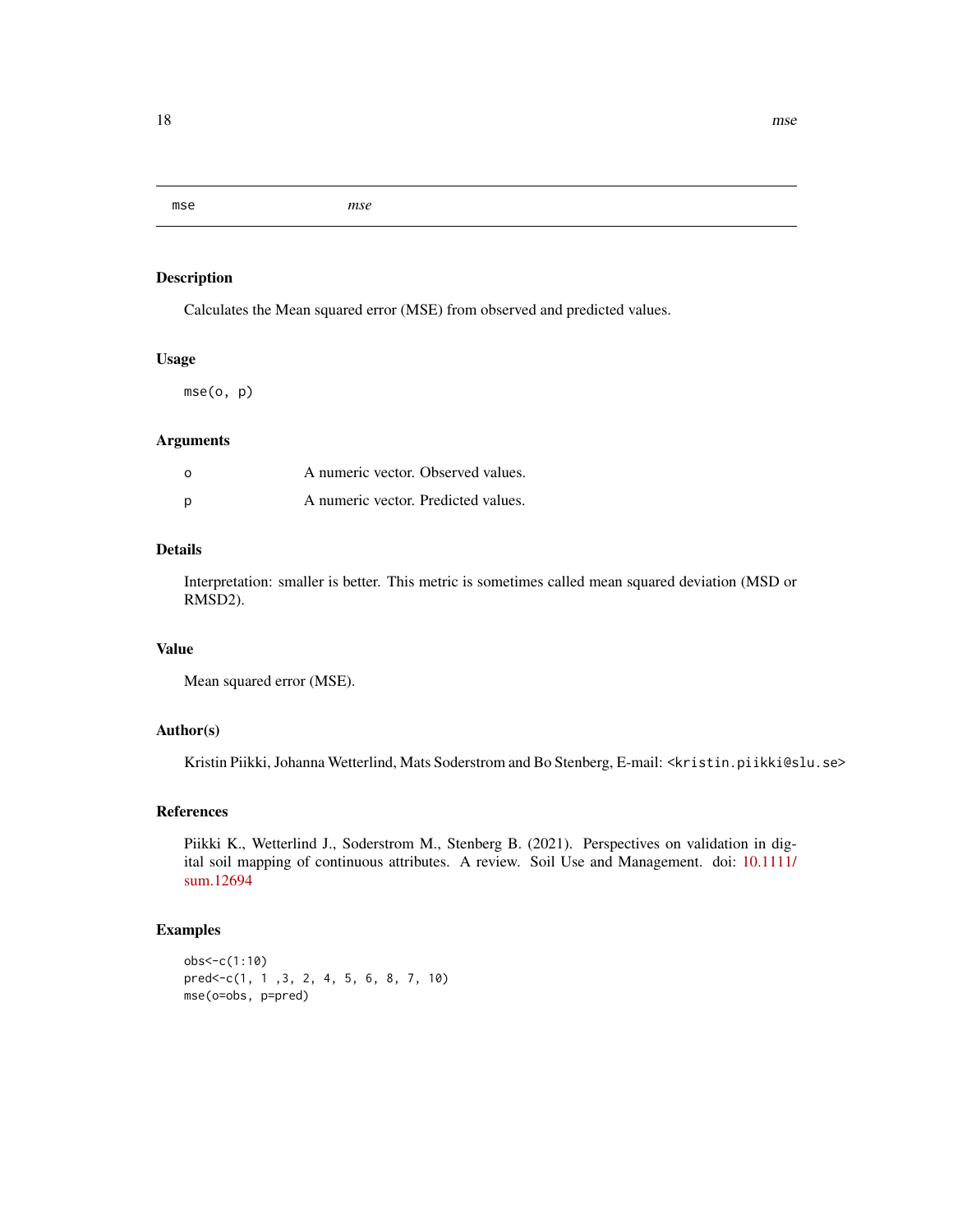<span id="page-18-0"></span>nmse *nmse*

#### Description

Calculates the Normalized mean squared error (NMSE) from observed and predicted values.

#### Usage

nmse(o, p)

## Arguments

| $\Omega$ | A numeric vector. Observed values.  |  |
|----------|-------------------------------------|--|
| D        | A numeric vector. Predicted values. |  |

## Details

Interpretation: smaller is better.

# Value

Normalized mean squared error (NMSE)

#### Author(s)

Kristin Piikki, Johanna Wetterlind, Mats Soderstrom and Bo Stenberg, E-mail: <kristin.piikki@slu.se>

# References

Park S. J., Vlek P. L. G. 2002. Environmental correlation of three-dimensional soil spatial variability: a comparison of three adaptive techniques. Geoderma, 109(1-2), 117-140.

```
obs<-c(1:10)
pred<-c(1, 1 ,3, 2, 4, 5, 6, 8, 7, 10)
nmse(o=obs, p=pred)
```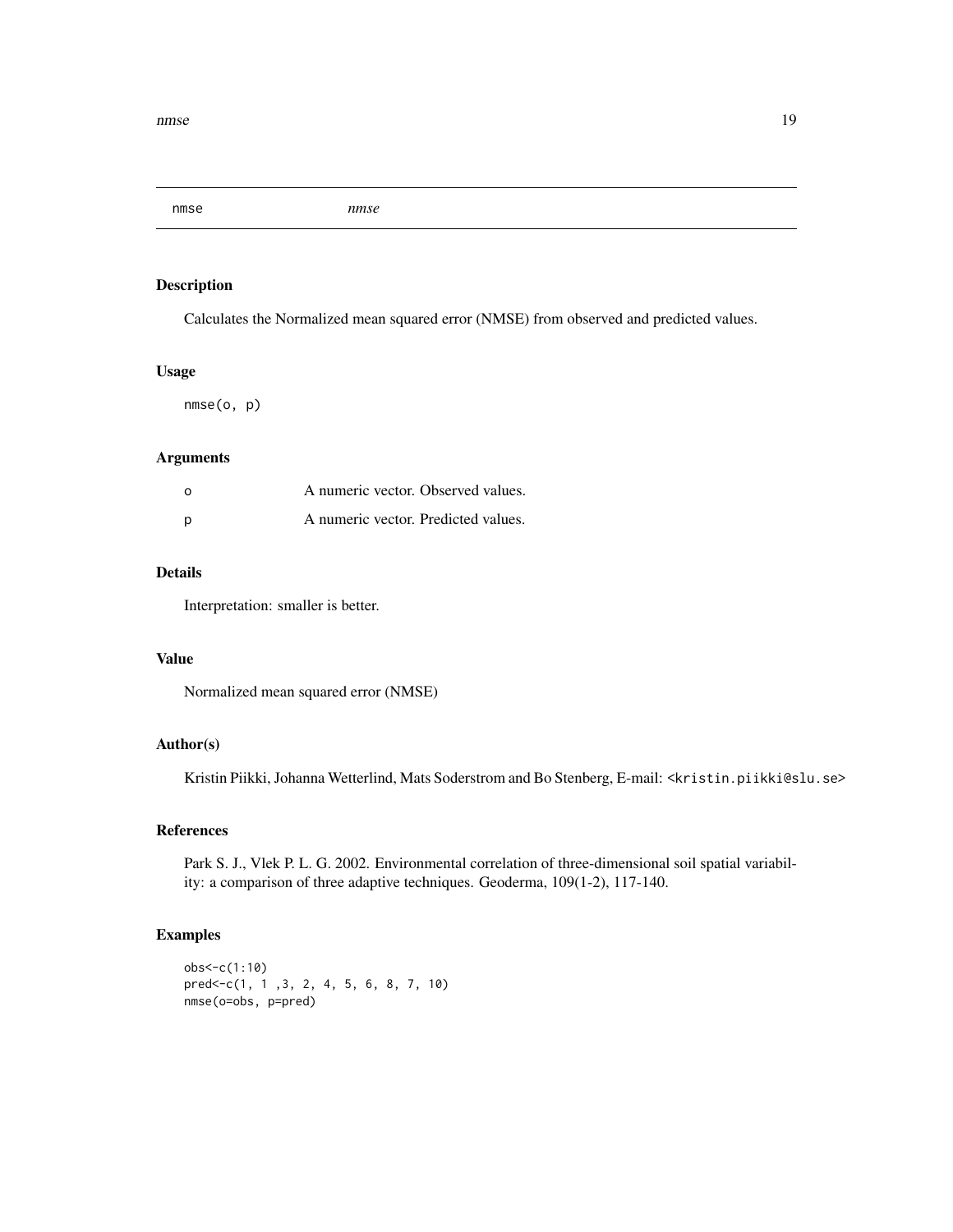<span id="page-19-0"></span>nrmse *nrmse*

#### Description

Calculates the Normalised RMSE (NRMSE) from observed and predicted values.

#### Usage

nrmse(o, p)

#### Arguments

| $\Omega$ | A numeric vector. Observed values.  |  |
|----------|-------------------------------------|--|
| D        | A numeric vector. Predicted values. |  |

# Details

Interpretation: smaller is better. Normalised RMSE (NRMSE) is computed as the RMSE divided by the mean of the observed valeus. NRMSE is sometimes called Relative RMSE (rRMSE) or Root mean square standardized (RMSS).

## Value

```
Normalised RMSE (NRMSE)
```
## Author(s)

Kristin Piikki, Johanna Wetterlind, Mats Soderstrom and Bo Stenberg, E-mail: <kristin.piikki@slu.se>

#### References

Piikki K., Wetterlind J., Soderstrom M., Stenberg B. (2021). Perspectives on validation in digital soil mapping of continuous attributes. A review. Soil Use and Management. doi: [10.1111/](https://doi.org/10.1111/sum.12694) [sum.12694](https://doi.org/10.1111/sum.12694)

```
obs<-c(1:10)
pred<-c(1, 1 ,3, 2, 4, 5, 6, 8, 7, 10)
nrmse(o=obs, p=pred)
```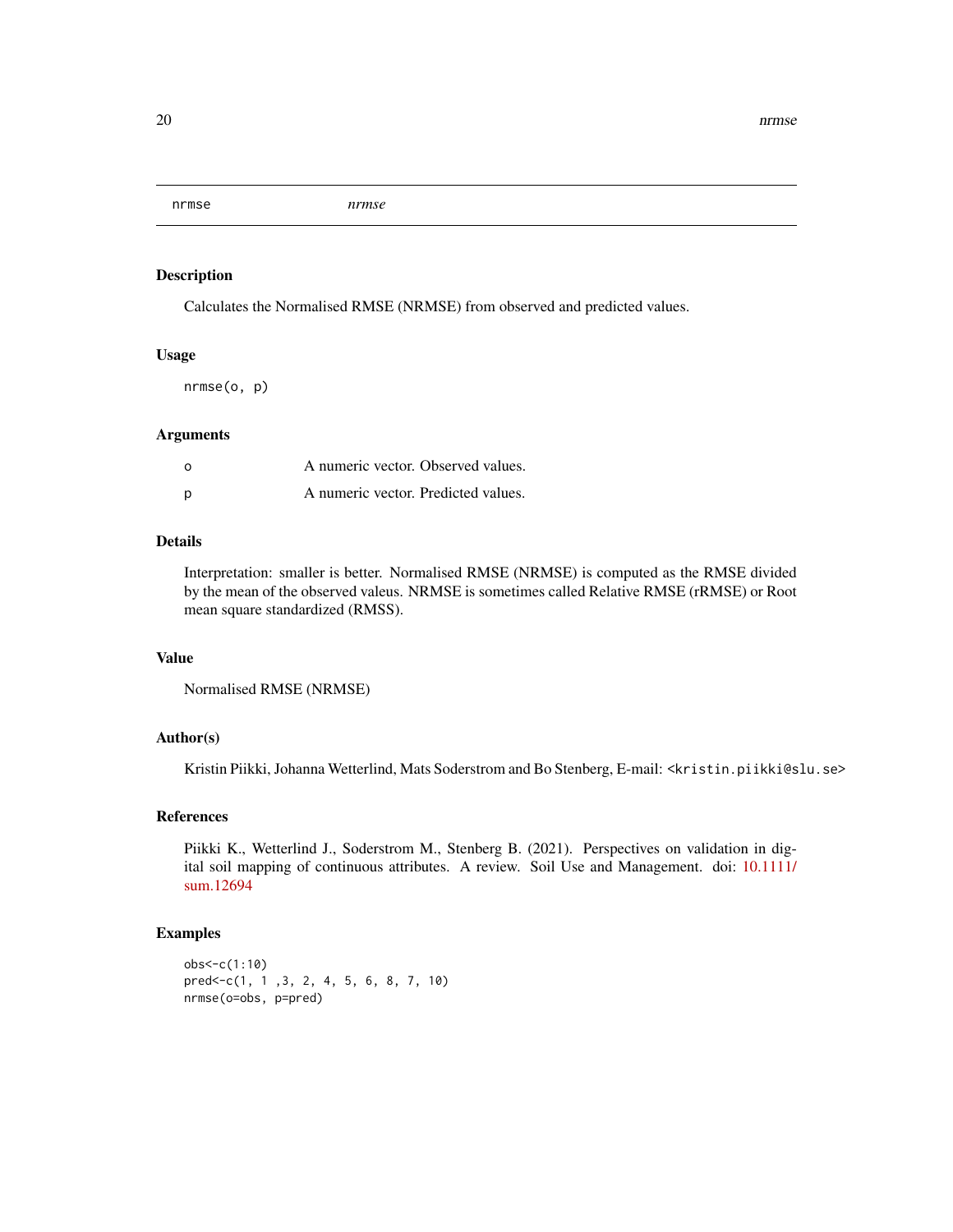<span id="page-20-0"></span>nu *nu*

## Description

Calculates the Non-unity slope (NU) from observed and predicted values.

#### Usage

nu(o, p)

#### Arguments

| റ   | A numeric vector. Observed values.  |  |
|-----|-------------------------------------|--|
| - p | A numeric vector. Predicted values. |  |

# Details

Interpretation: closer to 1 is better.

#### Value

Non-unity slope (NU)

## Author(s)

Kristin Piikki, Johanna Wetterlind, Mats Soderstrom and Bo Stenberg, E-mail: <kristin.piikki@slu.se>

## References

Piikki K., Wetterlind J., Soderstrom M., Stenberg B. (2021). Perspectives on validation in digital soil mapping of continuous attributes. A review. Soil Use and Management. doi: [10.1111/](https://doi.org/10.1111/sum.12694) [sum.12694](https://doi.org/10.1111/sum.12694)

```
obs<-c(1:10)
pred<-c(1, 1 ,3, 2, 4, 5, 6, 8, 7, 10)
nu(o=obs, p=pred)
```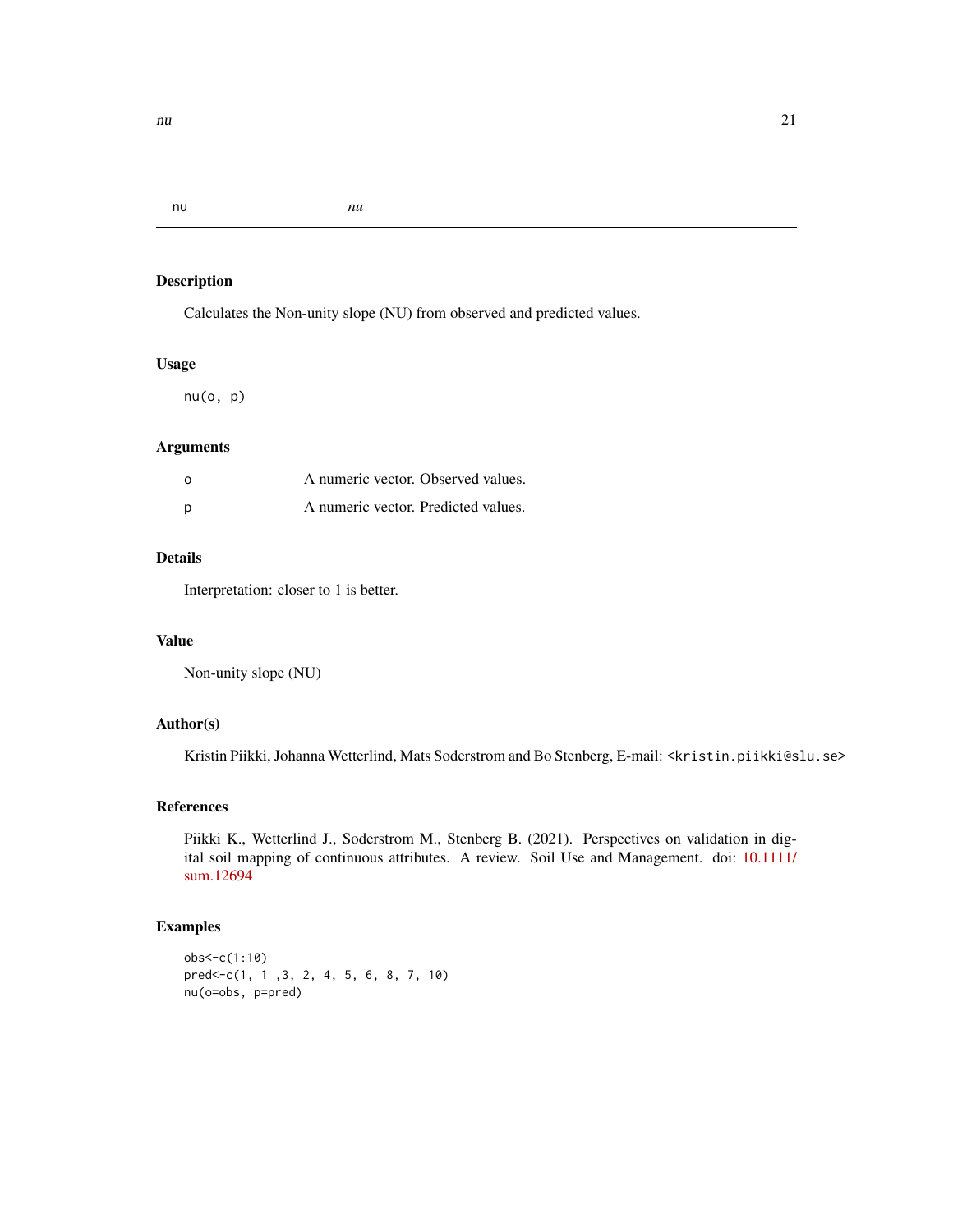<span id="page-21-0"></span>precision *precision*

#### Description

Calculates the Precision from observed and predicted values.

#### Usage

precision(o, p)

#### Arguments

| - റ | A numeric vector. Observed values.  |  |
|-----|-------------------------------------|--|
| - p | A numeric vector. Predicted values. |  |

## Details

Interpretation: smaller is better.

#### Value

Precision

## Author(s)

Kristin Piikki, Johanna Wetterlind, Mats Soderstrom and Bo Stenberg, E-mail: <kristin.piikki@slu.se>

#### References

Piikki K., Wetterlind J., Soderstrom M., Stenberg B. (2021). Perspectives on validation in digital soil mapping of continuous attributes. A review. Soil Use and Management. doi: [10.1111/](https://doi.org/10.1111/sum.12694) [sum.12694](https://doi.org/10.1111/sum.12694)

```
obs<-c(1:10)
pred<-c(1, 1 ,3, 2, 4, 5, 6, 8, 7, 10)
precision(o=obs, p=pred)
```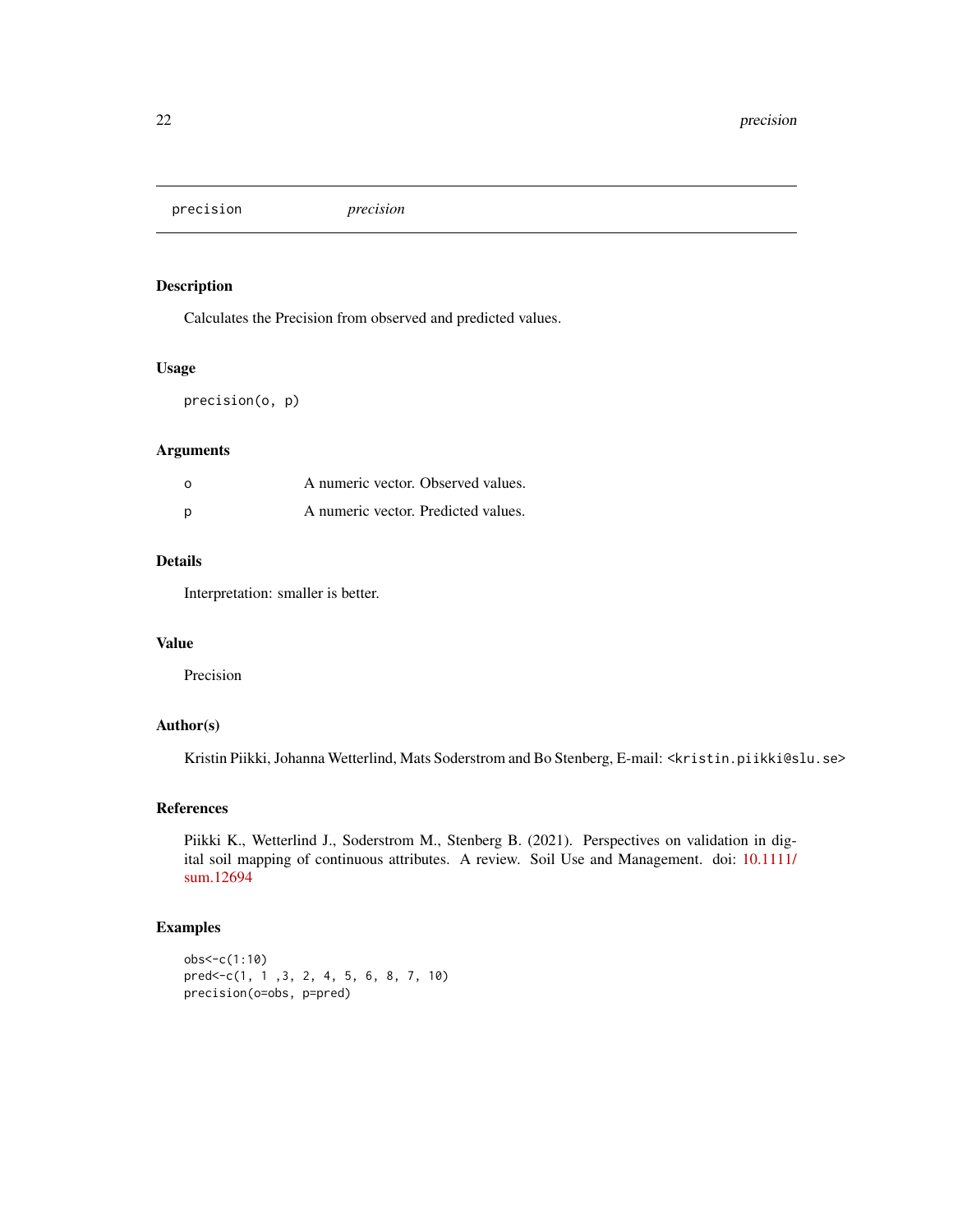#### <span id="page-22-0"></span>r *r*

#### Description

Calculates the Pearson product moment correlation coefficient (r) from observed and predicted values.

#### Usage

r(o, p)

## Arguments

| റ   | A numeric vector. Observed values.  |  |
|-----|-------------------------------------|--|
| - p | A numeric vector. Predicted values. |  |

# Details

Interpretation: larger absolute value is better.

## Value

Pearson product moment correlation coefficient (r).

## Author(s)

Kristin Piikki, Johanna Wetterlind, Mats Soderstrom and Bo Stenberg, E-mail: <kristin.piikki@slu.se>

## Examples

```
obs<-c(1:10)
pred<-c(1, 1 ,3, 2, 4, 5, 6, 8, 7, 10)
r(o=obs, p=pred)
```
r2 *r2*

# Description

Calculates the Coefficient of determination (R2) from observed and predicted values.

## Usage

r2(o, p)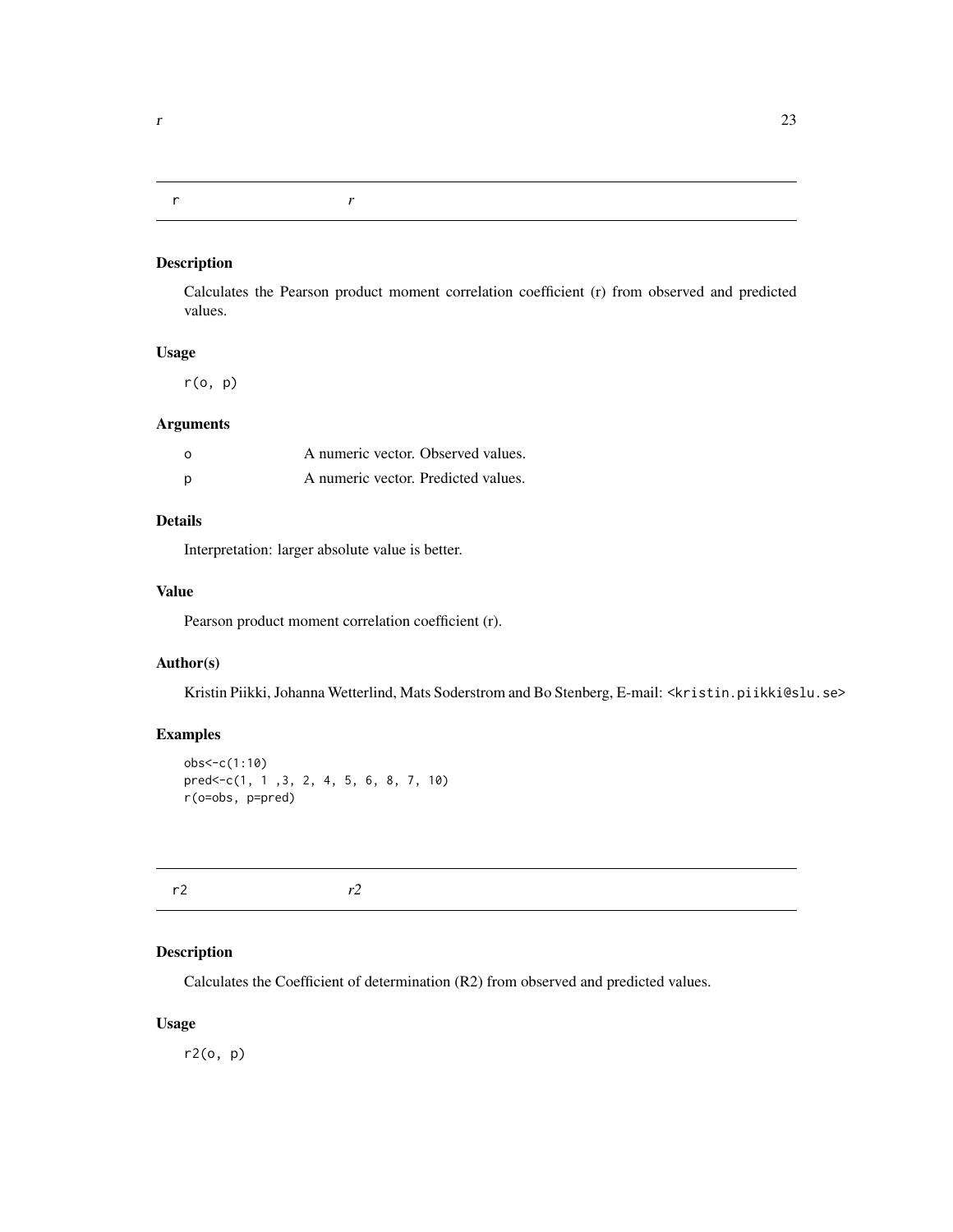24 rmdse

#### Arguments

| - റ | A numeric vector. Observed values.  |  |
|-----|-------------------------------------|--|
| D   | A numeric vector. Predicted values. |  |

# Details

Interpretation: larger is better.

# Value

Coefficient of determination (R2)

## Author(s)

Kristin Piikki, Johanna Wetterlind, Mats Soderstrom and Bo Stenberg, E-mail: <kristin.piikki@slu.se>

# Examples

```
obs<-c(1:10)
pred<-c(1, 1 ,3, 2, 4, 5, 6, 8, 7, 10)
r2(o=obs, p=pred)
```
# Description

Calculates the Root median squared error (RMdSE) from observed and predicted values.

#### Usage

rmdse(o, p)

## Arguments

| O | A numeric vector. Observed values.  |  |
|---|-------------------------------------|--|
| р | A numeric vector. Predicted values. |  |

# Details

Interpretation: smaller is better.

## Value

Root median squared error (RMdSE).

<span id="page-23-0"></span>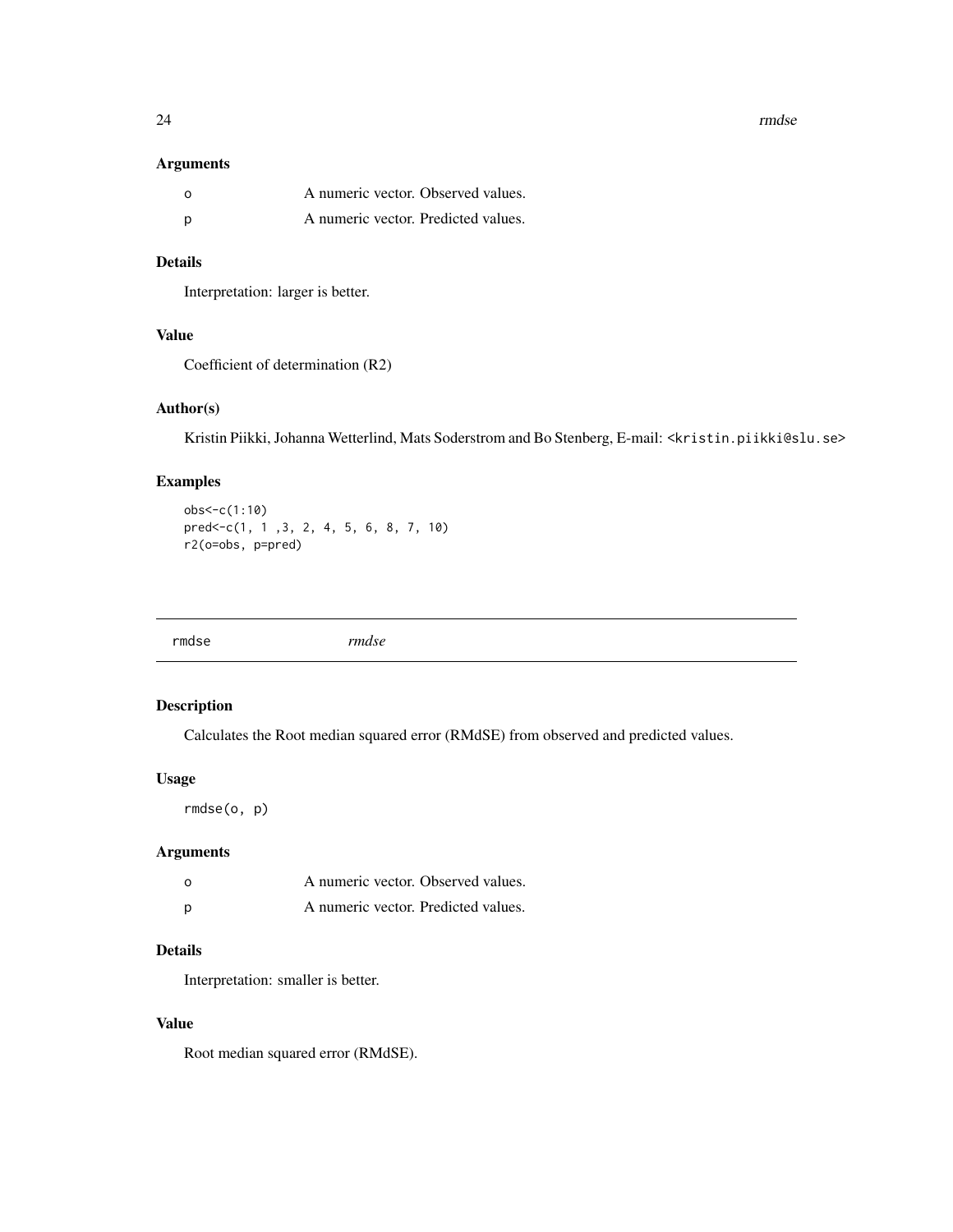<span id="page-24-0"></span>rmse 25

#### Author(s)

Kristin Piikki, Johanna Wetterlind, Mats Soderstrom and Bo Stenberg, E-mail: <kristin.piikki@slu.se>

#### References

Piikki K., Wetterlind J., Soderstrom M., Stenberg B. (2021). Perspectives on validation in digital soil mapping of continuous attributes. A review. Soil Use and Management. doi: [10.1111/](https://doi.org/10.1111/sum.12694) [sum.12694](https://doi.org/10.1111/sum.12694)

#### Examples

```
obs<-c(1:10)
pred<-c(1, 1 ,3, 2, 4, 5, 6, 8, 7, 10)
rmdse(o=obs, p=pred)
```
rmse *rmse*

#### Description

Calculates the Root mean square error (RMSE) from observed and predicted values.

#### Usage

rmse(o, p)

#### Arguments

| o | A numeric vector. Observed values.  |  |
|---|-------------------------------------|--|
| Ŋ | A numeric vector. Predicted values. |  |

#### Details

Interpretation: smaller is better. RMSE is sometimes abbreviated RMS, RMSD or RMSEP. A smaller value means a smaller error. RMSE is similar to mean absolute error (MAE), median absolute deviation (MAD) and root median squared error (RmdSE) but is more sensitive to large errors.

## Value

Root mean square error (RMSE)

#### Author(s)

Kristin Piikki, Johanna Wetterlind, Mats Soderstrom and Bo Stenberg, E-mail: <kristin.piikki@slu.se>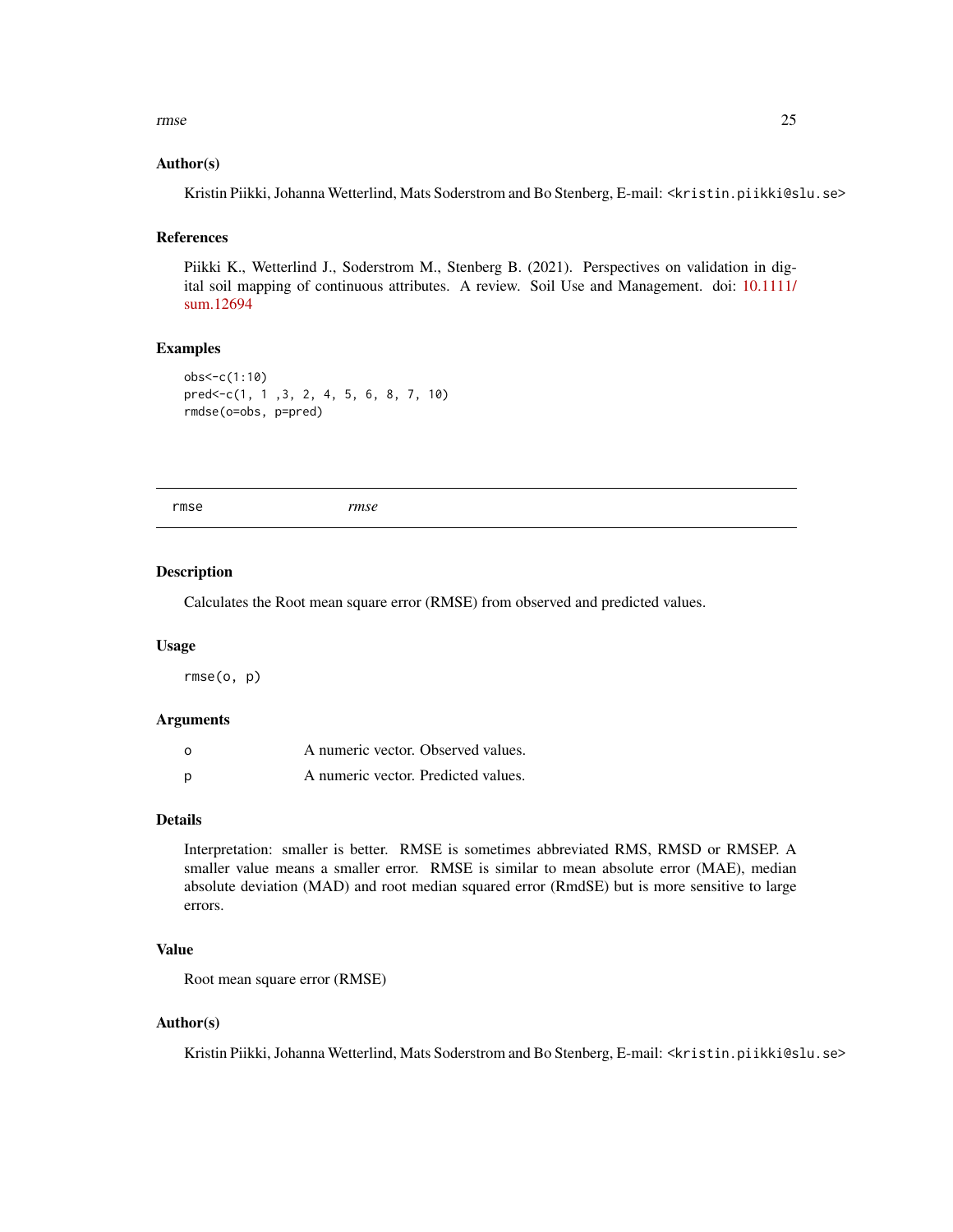#### <span id="page-25-0"></span>References

Piikki K., Wetterlind J., Soderstrom M., Stenberg B. (2021). Perspectives on validation in digital soil mapping of continuous attributes. A review. Soil Use and Management. doi: [10.1111/](https://doi.org/10.1111/sum.12694) [sum.12694](https://doi.org/10.1111/sum.12694)

#### Examples

obs<-c(1:10) pred<-c(1, 1 ,3, 2, 4, 5, 6, 8, 7, 10) rmse(o=obs, p=pred)

#### Description

Calculates the Ratio of performance to deviation (RPD) from observed and predicted values.

#### Usage

rpd(o, p)

## Arguments

| o | A numeric vector. Observed values.  |  |
|---|-------------------------------------|--|
| Ŋ | A numeric vector. Predicted values. |  |

#### Details

Interpretation: larger is better.

#### Value

Ratio of performance to deviation (RPD).

#### Author(s)

Kristin Piikki, Johanna Wetterlind, Mats Soderstrom & Bo Stenberg <kristin.piikki@slu.se>

#### References

Piikki K., Wetterlind J., Soderstrom M., Stenberg B. (2021). Perspectives on validation in digital soil mapping of continuous attributes. A review. Soil Use and Management. doi: [10.1111/](https://doi.org/10.1111/sum.12694) [sum.12694](https://doi.org/10.1111/sum.12694)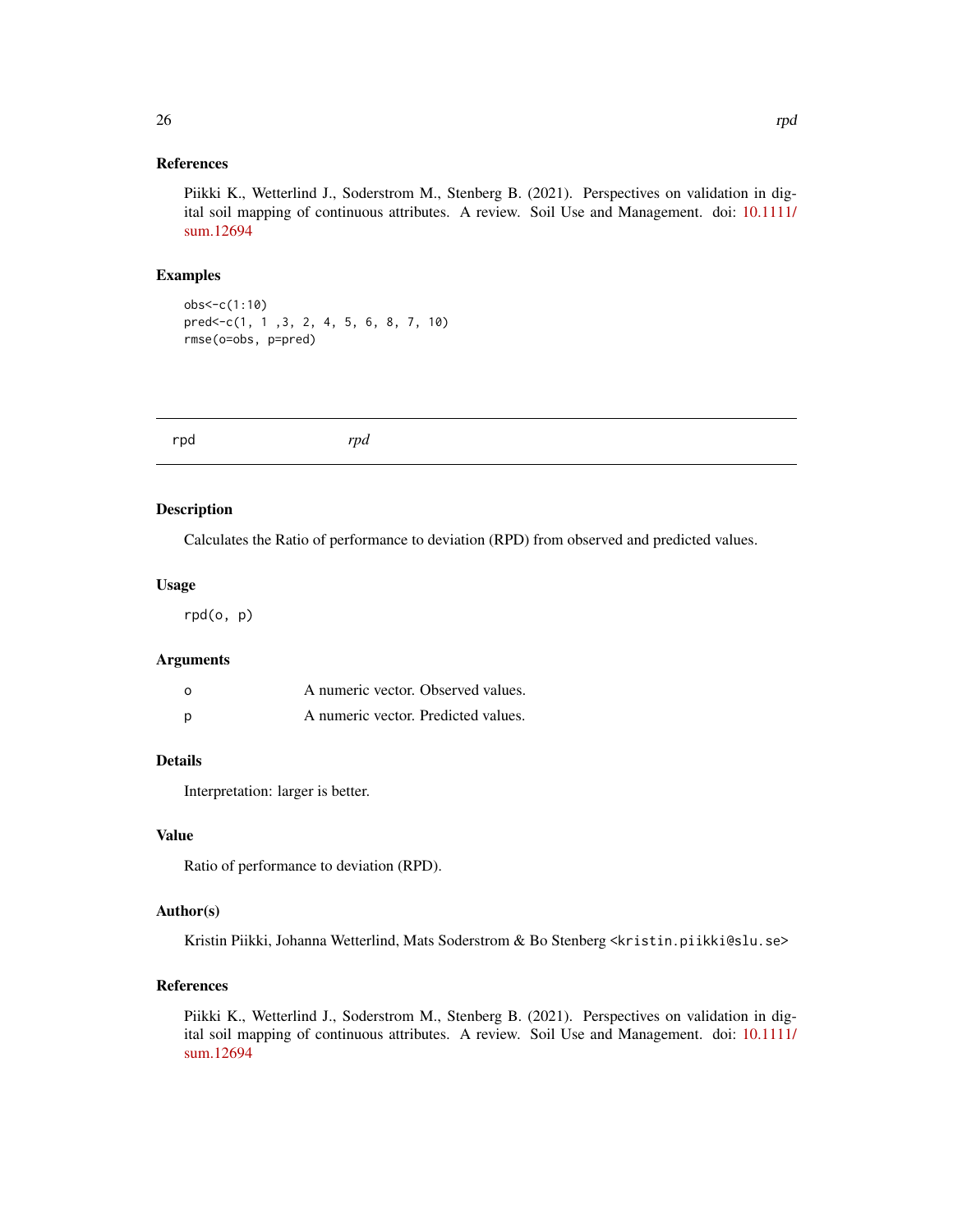# Examples

```
obs<-c(1:10)
pred<-c(1, 1 ,3, 2, 4, 5, 6, 8, 7, 10)
rpd(o=obs, p=pred)
```

|--|--|--|

#### Description

Calculates the Ratio of interquartile to RMSE (RPIQ) from observed and predicted values.

#### Usage

rpiq(o, p)

#### Arguments

| ο | A numeric vector. Observed values.  |  |
|---|-------------------------------------|--|
| Ŋ | A numeric vector. Predicted values. |  |

#### Details

Interpretation: Smaller is better.

#### Value

Ratio of interquartile to RMSE (RPIQ)

#### Author(s)

Kristin Piikki, Johanna Wetterlind, Mats Soderstrom & Bo Stenberg <kristin.piikki@slu.se>

## References

Bellon-Maurel V., Fernandez-Ahumada E., Palagos B., Roger J. M., McBratney, A. 2010. Critical review of chemometric indicators commonly used for assessing the quality of the prediction of soil attributes by NIR spectroscopy. TrAC Trends in Analytical Chemistry, 29(9), 1073-1081.

Piikki K., Wetterlind J., Soderstrom M. Stenberg B. Perspectives on validation in digital soil mapping of continuous attributes. A review. Soil Use and Management, in press.

## Examples

```
obs<-c(1:10)
pred<-c(1, 1 ,3, 2, 4, 5, 6, 8, 7, 10)
rpiq(o=obs, p=pred)
```
<span id="page-26-0"></span>rpiq and the contract of the contract of the contract of the contract of the contract of the contract of the contract of the contract of the contract of the contract of the contract of the contract of the contract of the c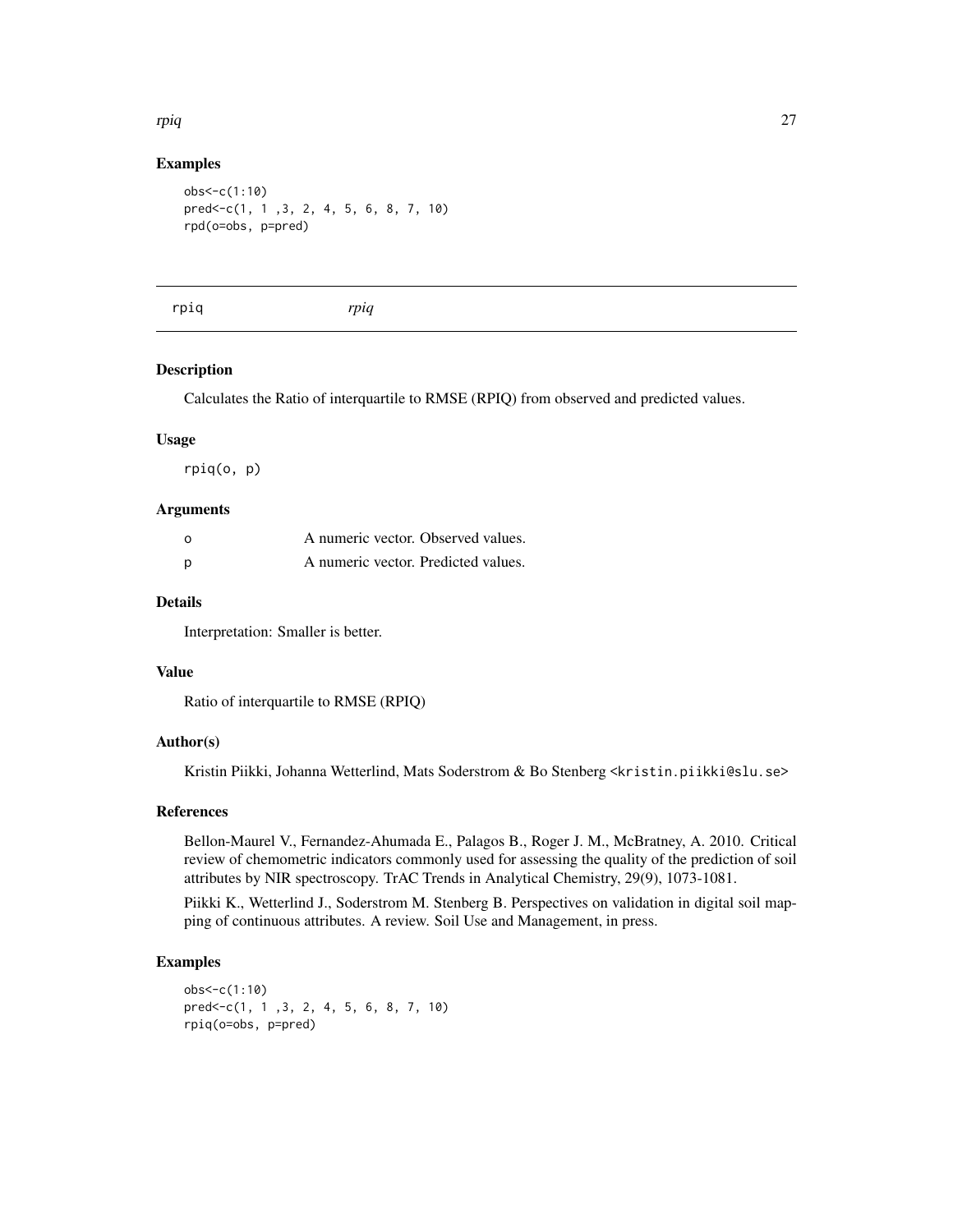<span id="page-27-0"></span>sde *sde*

## Description

Calculates the Standard deviation of the error (SDE) from observed and predicted values.

#### Usage

sde(o, p)

## Arguments

| - റ | A numeric vector. Observed values.  |  |
|-----|-------------------------------------|--|
|     | A numeric vector. Predicted values. |  |

#### Details

Interpretation: smaller is better.

## Value

Standard deviation of the error (SDE).

#### Author(s)

Kristin Piikki, Johanna Wetterlind, Mats Soderstrom and Bo Stenberg, E-mail: <kristin.piikki@slu.se>

## References

Piikki K., Wetterlind J., Soderstrom M., Stenberg B. (2021). Perspectives on validation in digital soil mapping of continuous attributes. A review. Soil Use and Management. doi: [10.1111/](https://doi.org/10.1111/sum.12694) [sum.12694](https://doi.org/10.1111/sum.12694)

```
obs<-c(1:10)
pred<-c(1, 1 ,3, 2, 4, 5, 6, 8, 7, 10)
sde(o=obs, p=pred)
```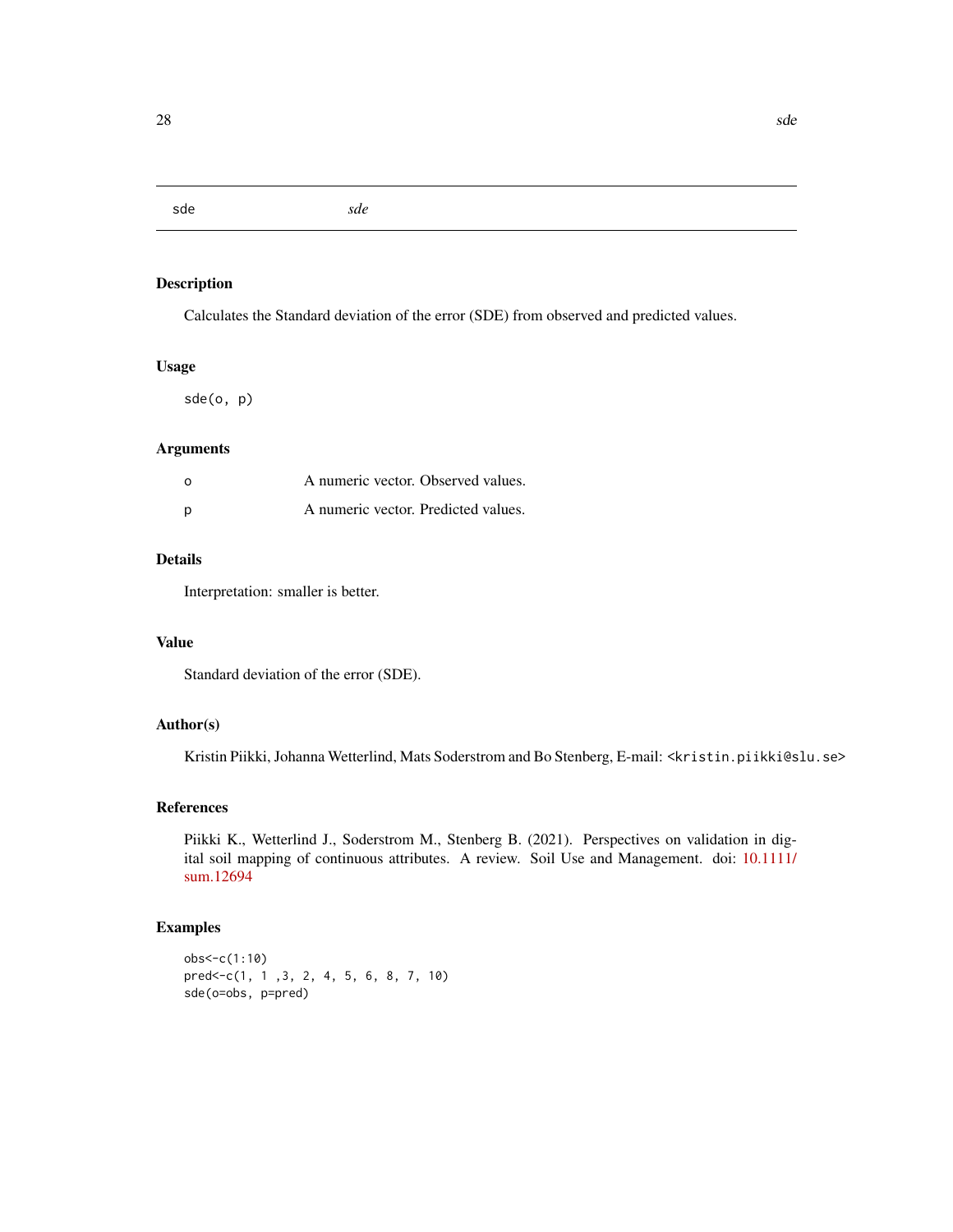<span id="page-28-0"></span>skew *skew*

## Description

Calculates the Skewness of residuals from observed and predicted values.

#### Usage

skew(o, p)

## Arguments

| - റ | A numeric vector. Observed values.  |  |
|-----|-------------------------------------|--|
| - p | A numeric vector. Predicted values. |  |

#### Details

Interpretation: smaller is better.

#### Value

Skewness of residuals.

#### Author(s)

Kristin Piikki, Johanna Wetterlind, Mats Soderstrom and Bo Stenberg, E-mail: <kristin.piikki@slu.se>

#### References

Piikki K., Wetterlind J., Soderstrom M., Stenberg B. (2021). Perspectives on validation in digital soil mapping of continuous attributes. A review. Soil Use and Management. doi: [10.1111/](https://doi.org/10.1111/sum.12694) [sum.12694](https://doi.org/10.1111/sum.12694)

```
obs<-c(1:10)
pred<-c(1, 1 ,3, 2, 4, 5, 6, 8, 7, 10)
skew(o=obs, p=pred)
```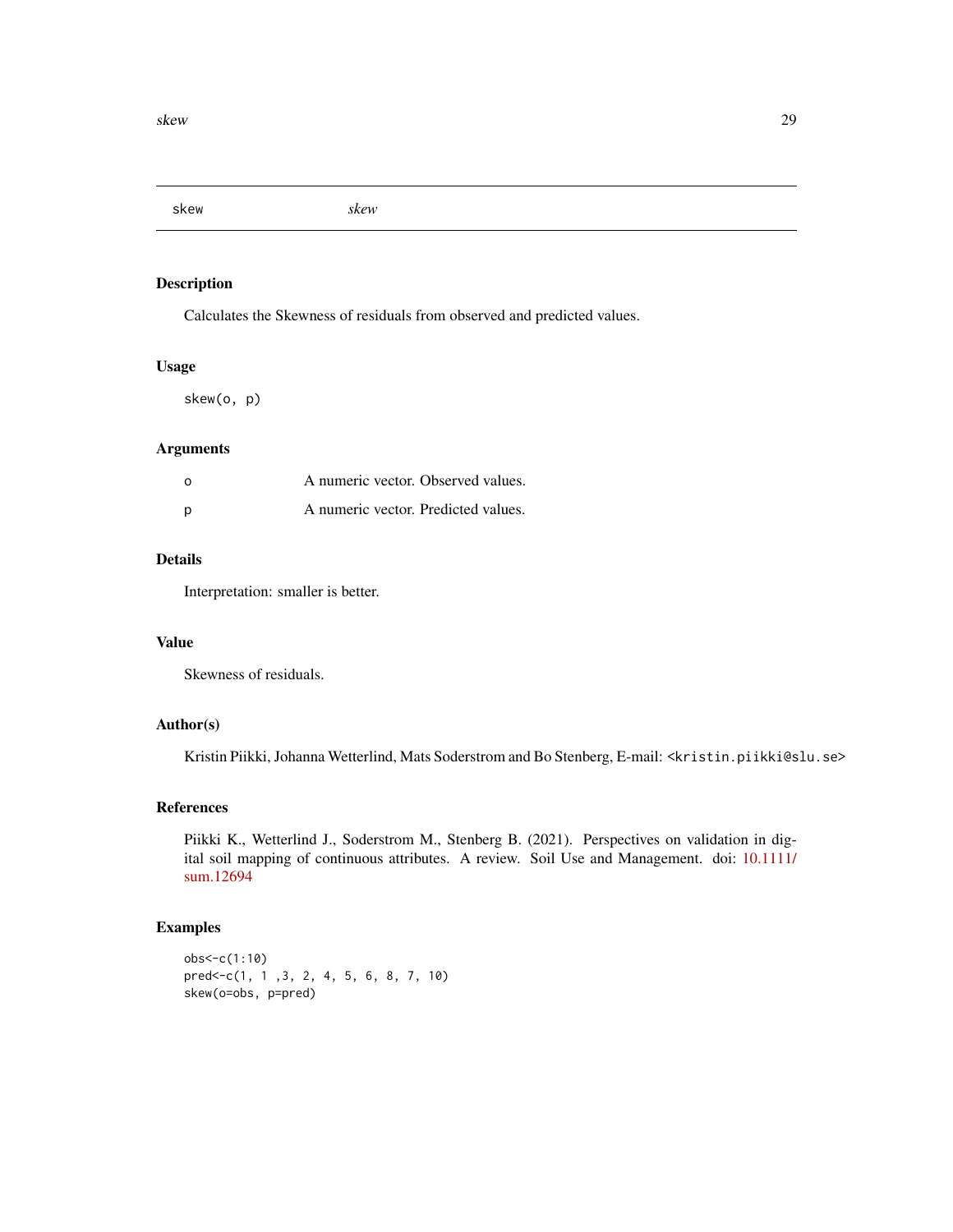<span id="page-29-0"></span>smape *smape*

## Description

Calculates the Symmetrical mean percentage error (SMAPE) from observed and predicted values.

## Usage

smape(o, p)

## Arguments

| ο | A numeric vector. Observed values.  |  |
|---|-------------------------------------|--|
| Ŋ | A numeric vector. Predicted values. |  |

## Details

Interpretation: smaller is better.

#### Value

Symmetrical mean percentage error (SMAPE)

#### Author(s)

Kristin Piikki, Johanna Wetterlind, Mats Soderstrom and Bo Stenberg, E-mail: <kristin.piikki@slu.se>

#### References

Forkuor G., Hounkpatin O. K., Welp G., Thiel, M. 2017. High resolution mapping of soil properties using remote sensing variables in south-western Burkina Faso: a comparison of machine learning and multiple linear regression models. PloS one, 12(1), e0170478.

Piikki K., Wetterlind J., Soderstrom M., Stenberg B. (2021). Perspectives on validation in digital soil mapping of continuous attributes. A review. Soil Use and Management. doi: [10.1111/](https://doi.org/10.1111/sum.12694) [sum.12694](https://doi.org/10.1111/sum.12694)

```
obs<-c(1:10)
pred<-c(1, 1 ,3, 2, 4, 5, 6, 8, 7, 10)
smape(o=obs, p=pred)
```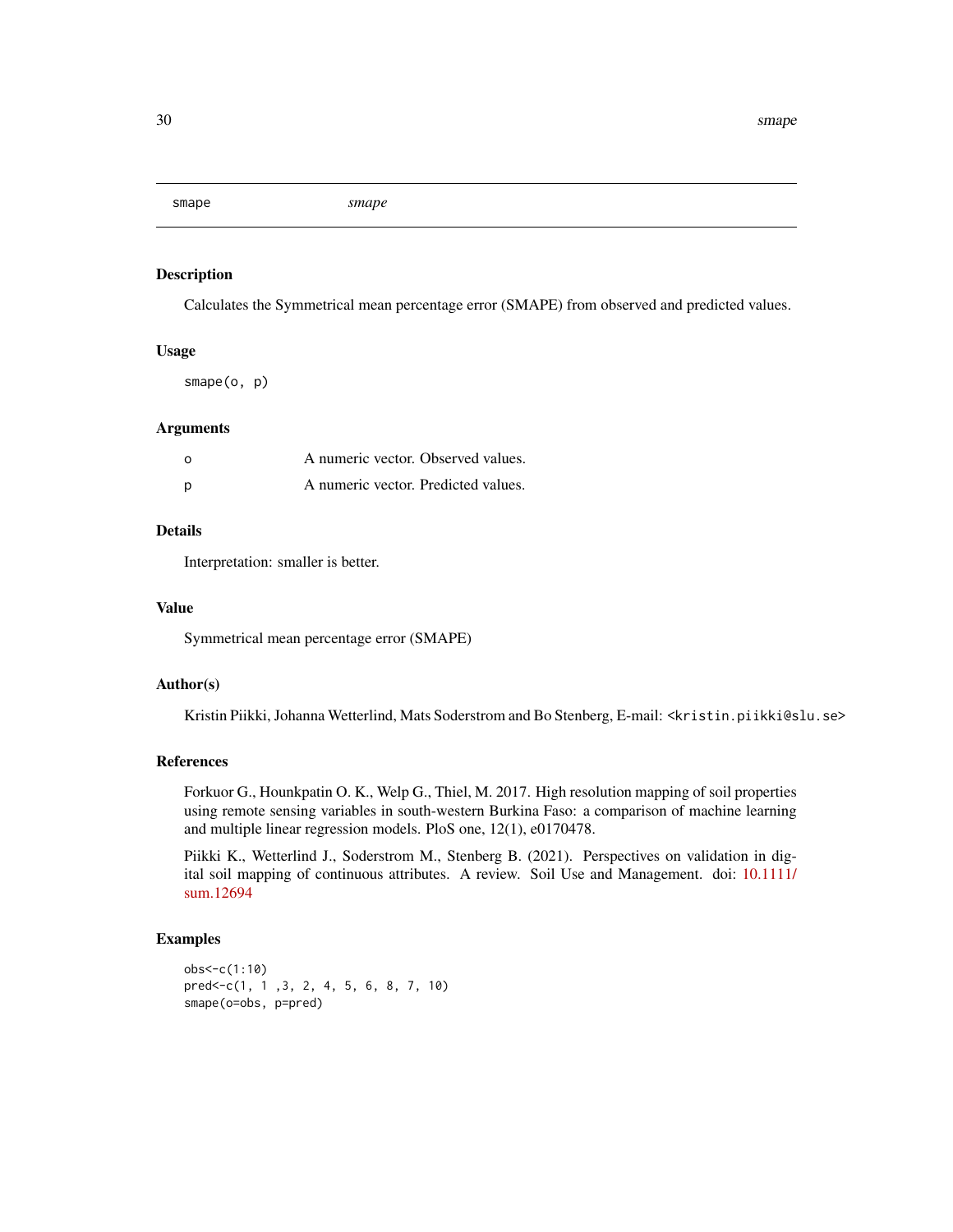#### <span id="page-30-0"></span>sse *sse*

# Description

Calculates the sum of squares for error (SSE) from observed and predicted values.

# Usage

sse(o, p)

# Arguments

| $\Omega$ | A numeric vector. Observed values.  |  |
|----------|-------------------------------------|--|
| p        | A numeric vector. Predicted values. |  |

# Details

Interpretation: smaller is better.

## Value

Sum of squares for error (SSE).

# Author(s)

Kristin Piikki, Johanna Wetterlind, Mats Soderstrom and Bo Stenberg, E-mail: <kristin.piikki@slu.se>

## Examples

```
obs<-c(1:10)
pred<-c(1, 1 ,3, 2, 4, 5, 6, 8, 7, 10)
sse(o=obs, p=pred)
```
sst *sst*

## Description

Calculates the Total sums of squares (SST) from a vector of observed values.

## Usage

sst(o)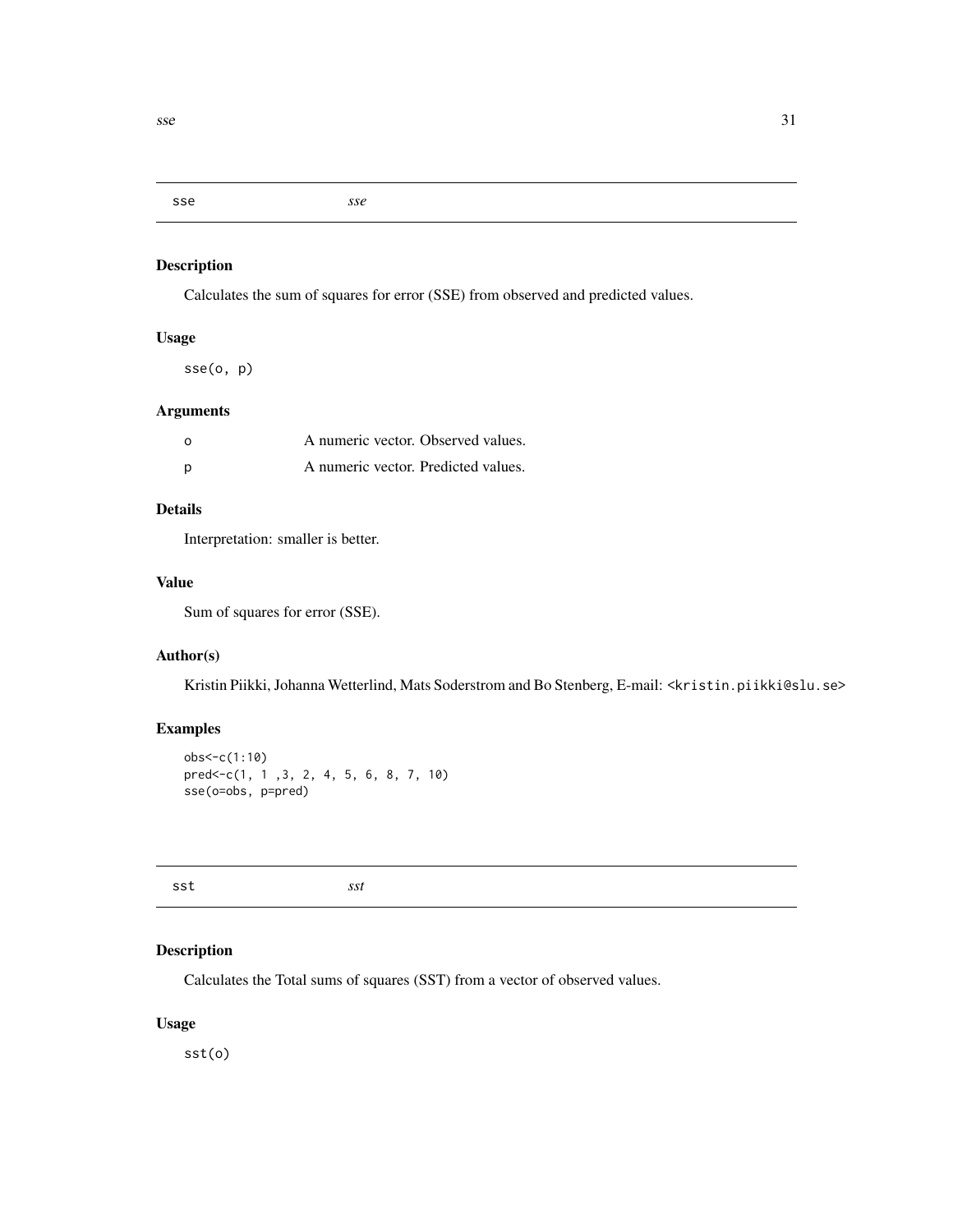#### <span id="page-31-0"></span>32 valplot

#### Arguments

o A numeric vector. Observed values.

## Details

Interpretation: smaller is better.

# Value

Total sums of squares (SST).

#### Author(s)

Kristin Piikki, Johanna Wetterlind, Mats Soderstrom and Bo Stenberg, E-mail: <kristin.piikki@slu.se>

## Examples

obs<-c(1:10) sst(o=obs)

valplot *valplot*

#### Description

Plots predicted values versus observed values in a coordinate system with the same range of both axes.

## Usage

```
valplot(
  o,
 p,
 main = NA,
  sub = NA,
  xlab = "Observed value",
 ylab = "Predicted value"
)
```
#### Arguments

| $\Omega$ | A numeric vector. Observed values.             |  |
|----------|------------------------------------------------|--|
| p        | A numeric vector. Predicted values.            |  |
| main     | A character value. The main title of the plot. |  |
| sub      | A character value. The subtitle of the plot.   |  |
| xlab     | A character value. The x axis label.           |  |
| ylab     | A character value. The y axis label.           |  |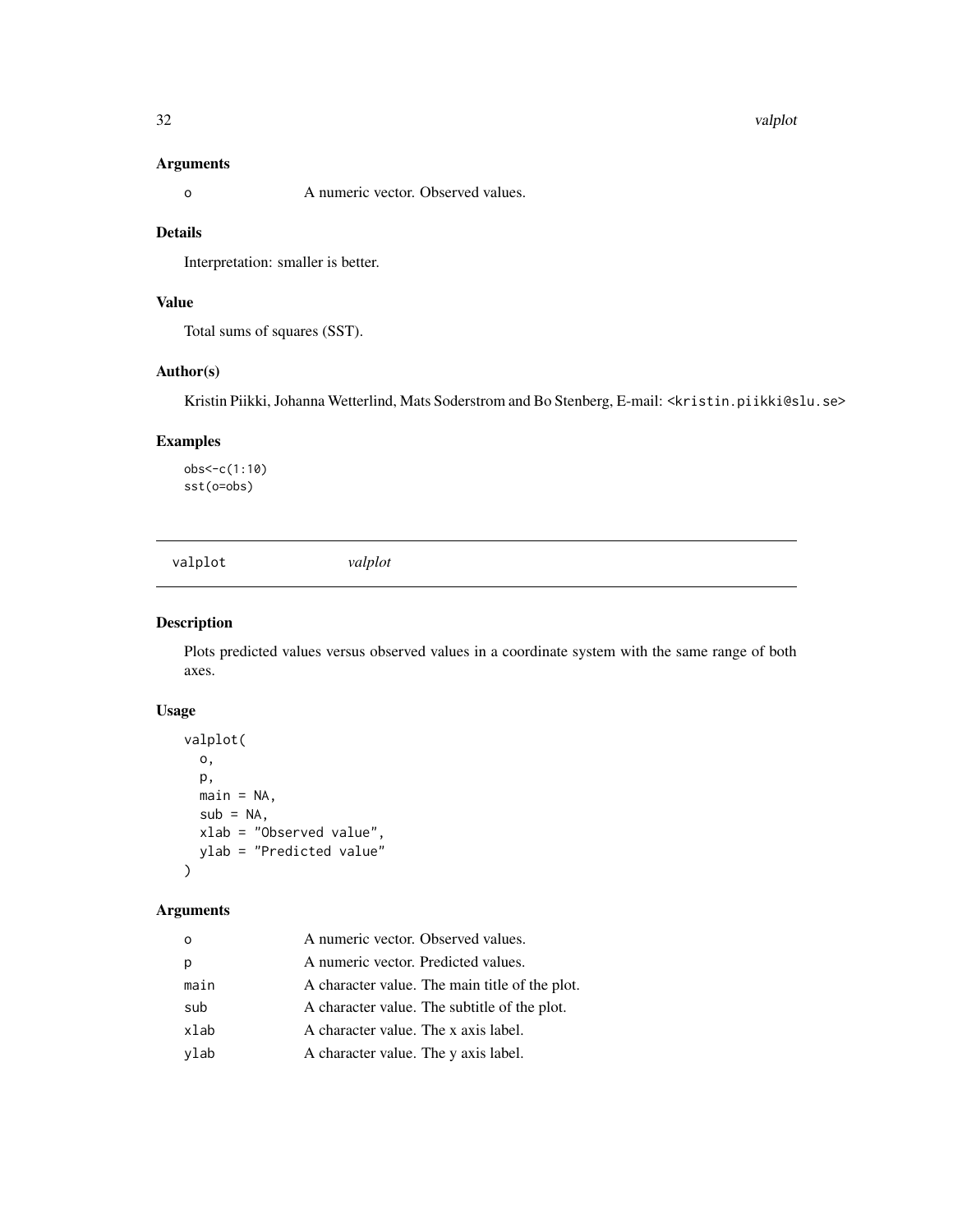#### valplot 33

# Details

Circles represent the data, dashed line represents observed = predicted and solid line represents an

## Value

A scatter plot of observed and predicted values.

#### Author(s)

Kristin Piikki, Johanna Wetterlind, Mats Soderstrom and Bo Stenberg, E-mail: <kristin.piikki@slu.se>

```
obs<-c(1:10)
pred<-c(1, 1 ,3, 5, 4, 5, 6, 8, 11, 10)
t1='Measured variable (unit)'
evalue<-round(e(o=obs, p=pred),2)
maevalue<-round(mae(o=obs, p=pred),1)
t2=paste('E = ', evalue, '; MAE = ', maevalue, ' units')
valplot(o=obs, p=pred, main=t1, sub=t2)
```